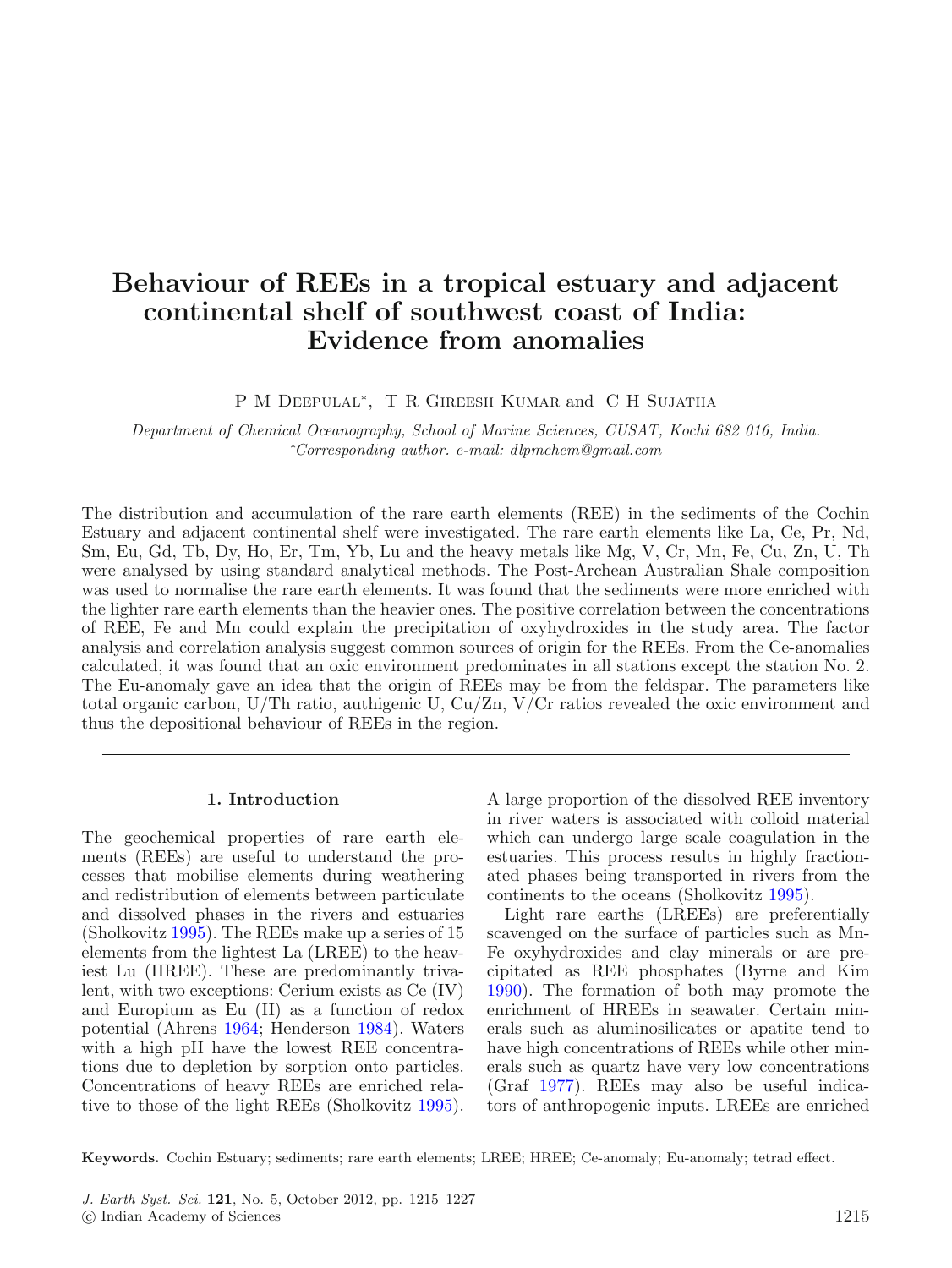in petroleum cracking catalysis, for the production of light weight hydrocarbons such as gasoline and fuel oil (Olmez et al[.](#page-11-4) [1991](#page-11-4)). High concentrations of REEs were reported by Borrego et al[.](#page-11-5) [\(2004](#page-11-5)) in Tinto and Odiel estuaries in Spain, due to the waste from the fertilizer industries. Dudas and Pawlu[k](#page-11-6) [\(1977](#page-11-6)) found high concentrations of heavy metals and REEs in cultivated soils and in cereal crops of Alberts, Canada. Phosphogypsum, a by-product from the production of phosphate fertilizers, contains trace elements and rare earth elements.

REEs can be used to understand the geochemical evolution of earth's crust. REEs mobilise during weathering and undergo modification (nonconservative) in the estuary (Sholkovit[z](#page-12-0) [1995](#page-12-0)). REEs are sensitive to environmental changes such as redox condition, salinity, chelates, pH, adsorption–desorption, complexation, precipitation, etc. The most important source of REEs is riverine input and hence behaviours of REEs in rivers and estuaries have been used to understand and correlate the geochemical exchange between the crust and the ocean (Elderfiel[d](#page-11-7) [1988\)](#page-11-7). A largescale removal of LREEs occurs during estuarine mixing[.](#page-12-1) Ross  $et \ al.$  [\(1995\)](#page-12-1) studied the positive Eu anomalies among Manso River by REEs normalisation. The REEs enrichment is associated with high pH, while the feldspar and their secondary products are the cause of Eu anomaly (Kurian et al[.](#page-11-8) [2008\)](#page-11-8).

The objectives of this research are:

- 1. To characterise the distribution and concentration of REEs,
- 2. To identify the principal sources and sinks of these elements,
- 3. Use of Ce-anomaly, Eu-anomaly, tetrad effect and other ratios to determine the depositional behaviour.

#### **2. Material and methods**

#### 2.1 Study area

Cochin Estuary is a bar-built micro tidal system connected to the Arabian Sea at two locations – one at Cochin (latitude 9◦10 N) and at Azhikode (latitude 10◦10 N). The estuary is dividable into two parts: the southern arm stretching from Cochin to the south and the northern arm extending from Cochin to Azhikode. The Cochin bar mouth is about 450 m wide, whereas the Azhikode inlet is relatively narrow. Cochin city receives an annual rainfall of 320 cm, of which 60% occurs during the southwest monsoon period, July–September (Qasi[m](#page-12-2) [2003](#page-12-2)). The estuary receives a high volume of fresh water annually  $(20 \times 10^9 \text{m}^3 \text{ year}^{-1})$  from

the six rivers in the State of Kerala (Srinivas et al[.](#page-12-3) [2003\)](#page-12-3). Cochin estuarine system is the largest of its kind on the west coast of India with an area of 256 km<sup>2</sup>. Cochin estuarine system comprises one of the most important harbours and industrial centres in the west coast of India. Kerala is in the southernmost part of Indian peninsula bordered by the Western Ghats on the east and by the Arabian Sea on the west. The continental shelf of Kerala is fairly straight as a result of brake down during late Pliocene. As many as 41 rivers flow towards the sea in the west coast of Kerala. During the southwest monsoon the rainfall is high and the rivers carry maximum sediment load into the continental shelf.

The Arabian Sea is a highly productive area driven by the Asian monsoon, having a pronounced climatic feature of global significance (Nair et al[.](#page-11-9) [1989;](#page-11-9) Haake et al[.](#page-11-10) [1996](#page-11-10)). There is an apprehension that environmental characterisation of coastal and estuarine waters will inevitably have consequences for the Arabian Sea's ecosystem. Marked symptoms were noticed on considerable impact in deterioration of estuarine waters of these coastal areas as well as the shelf system (Naqvi and Jayakuma[r](#page-11-11) [2000\)](#page-11-11). The emerging industrial establishments and human settlements along the west coast of India, thus necessitates a critical evaluation of the nature and quantum of inputs to the Arabian Sea as well as their regional assimilative capabilities. If there is a possible threat to the well-being of the living resources of EEZ of India, then the southeastern Arabian Sea is one of the prime locations that is affected the most.

#### 2.2 Sample collection and preservation

Sampling was carried at six stations spread across the Cochin Estuary on May 2007 (figure [1\)](#page-2-0). Sediments were collected from the western continental shelf of India in two different depths (50 and 100 m) during the month of October 2007 onboard Fishery and Oceanographic Research Vessel Sagar Sampada (cruise no. 255). Surface sediments were collected using a Van-veen grab and uncontaminated portions were sampled from the middle of the part using sterile spoons, packed in polyethylene covers and stored at  $-20^{\circ}$ C until analysis (Grasshoff *et al[.](#page-11-12)*) [1999\)](#page-11-12). Before analysis the samples were air dried and homogenised to fine powder.

#### 2.3 REE analysis

Rare earth elements (La, Ce, Pr, Nd, Sm, Eu, Gd, Tb, Dy, Ho, Er, Tm, Yb, Lu), radioactive elements like Th and U, major elements (Fe, Mn, Mg) and trace elements (Cr, Ni, Co, Zn) were analysed along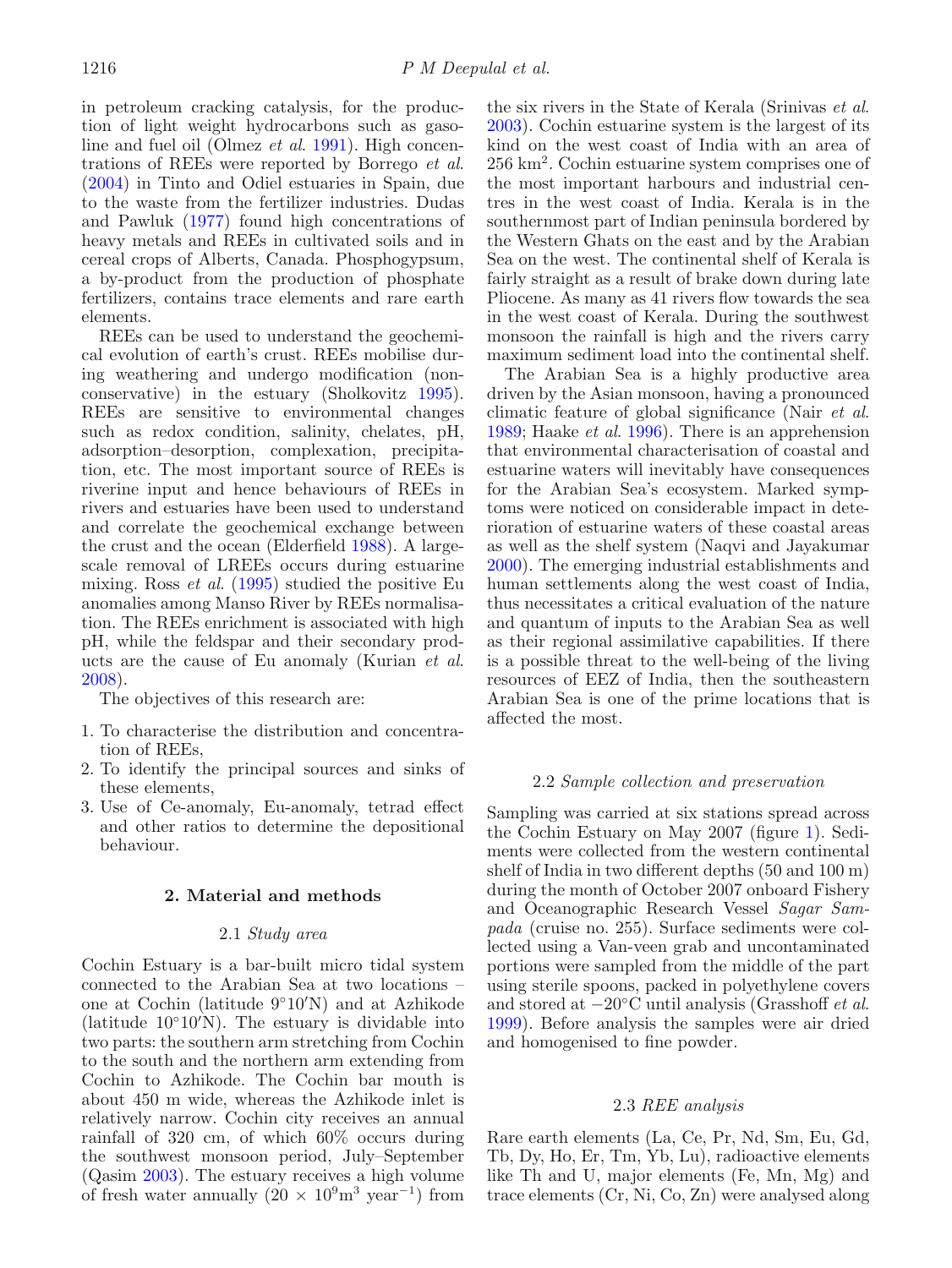<span id="page-2-0"></span>

Figure 1. Map showing the study area.

with texture (sand, silt and clay) and organic carbon. The following sample preparation procedures were adopted for the dissolution of samples in the present investigation.

Open acid digestion methods by Parijat et al[.](#page-12-4) [\(2007](#page-12-4)) were adopted for REE detection. A sample of 0.5 g was moistened with mill-Q water then with 10 ml of an acid mixture  $(7:3:1$  HF-HNO<sub>3</sub>- $HClO<sub>4</sub>$ ). 1 ml of 5  $\mu$ g/ml Rh solution was added as internal standard and digest at 200◦C overnight until crystalline paste was obtained. The remaining residues were dissolved using 10 ml of 1:1  $HNO<sub>3</sub>$  and heated gently on a hot plate for 10 minutes at 70◦C. Finally, the volume was made up to 250 ml with purified water (18 M $\Omega$ ) and stored in polyethene bottles. These aliquots were analysed for REEs using a Perkin Elmer SCIEX (Model 6100 ELAN DRCII) ICP-MS at the National Geophysical Research Institute, Hyderabad, India. MAG-1 is used as the reference material for REE analysis. For the analysis of major elements and trace metals, an analytical method suggested by Loring and Rantal[a](#page-11-13) [\(1992\)](#page-11-13) was followed. According to this method, 1 g of dried finely powdered sediment sample was digested with a mixture of  $HClO<sub>4</sub>$  and  $HNO<sub>3</sub>$ , evaporating to dryness each time until the digestion was complete, then brought into solution in  $0.1$  M HNO<sub>3</sub> (25 ml) and analysed

using flame AAS (Perkin Elmer 3110). The precision of the analytical procedure was checked using a triplicate analysis of a certified reference material (BCSS-1) from the National Research Council of Canada and showed a good accuracy and recovery rate. The triplicates of all samples were done analysed and the average values were reported.

Textural characteristics (sand, silt, clay) of the sediments were determined by pipette analysis (Krumbein and Petti Joh[n](#page-11-14) [1938](#page-11-14)). Total carbon (TC), total nitrogen (TN) and total sulphur (TS) were determined using Vario EL III CHNS Analyzer. Organic carbon (OC) was determined according to the method of Gaudette et al[.](#page-11-15) [\(1974\)](#page-11-15).

#### **3. Results**

The concentration of REE and trace elements abundance of sediments from Cochin Estuary and adjacent continental shelf are presented in tables [1](#page-3-0) and [2.](#page-3-1) The total organic carbon content ranges from 0.14% to 2.5% in the study area. The correlation coefficient values between REE pattern and trace elements are listed in table [3.](#page-4-0) In present study we adopted the Post-Archean Australian Shale (PAAS) composition for normalising REEs in the study area.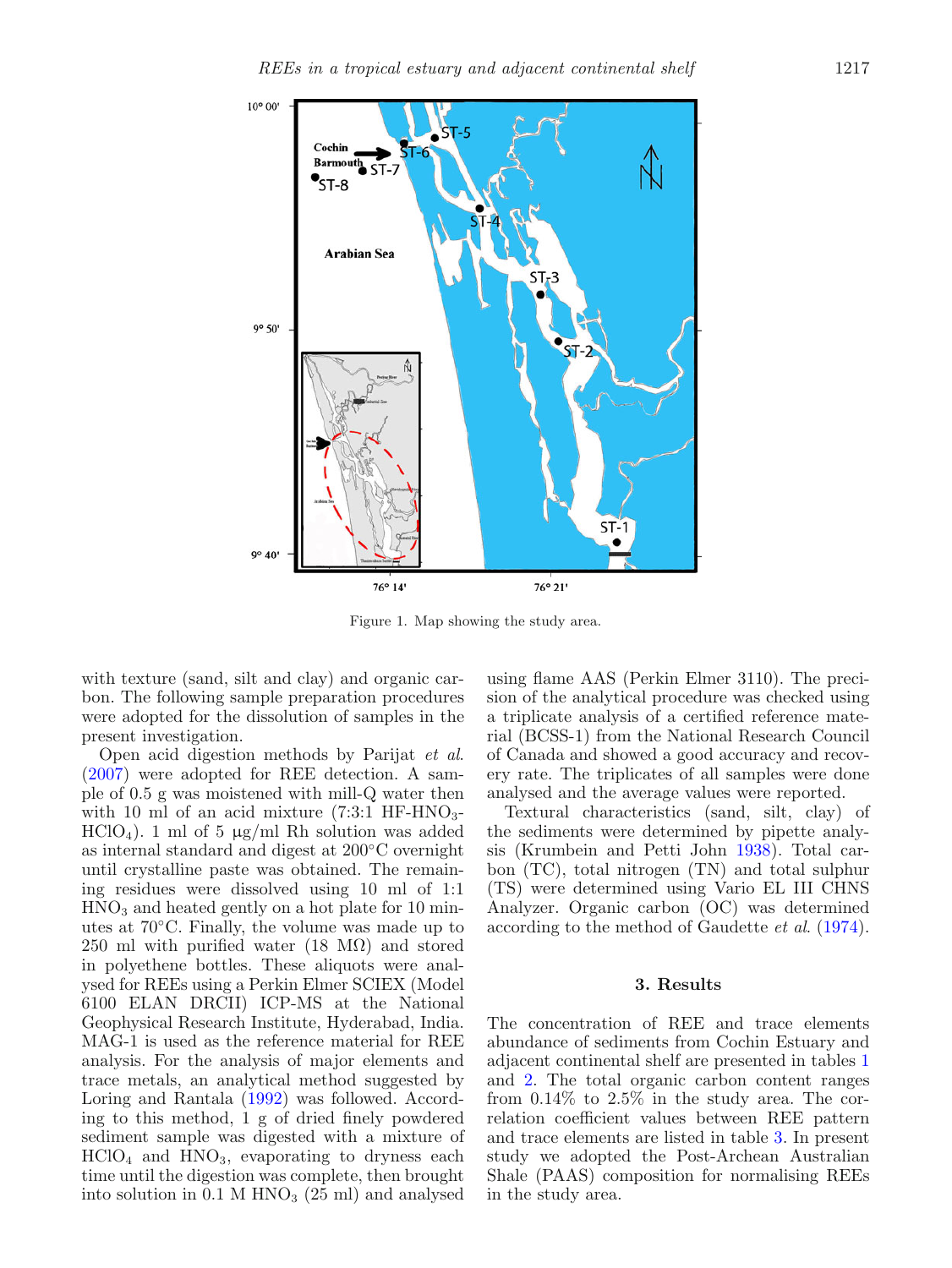| Table 1.                                                                                                                                                                                                                                                                                                                                                                                                                                         |          | The distribution of REEs along the study area. |                       |                    |                                   |                                                                                                |                                                                                                      |                                                                  |                                                                                      |                                                                                                               |                                                                                                                                                                                                                                                                                                               |                                                             |                                                                                                        |                                                                                                                                                                                                                                                                                                                                             |                                                                    |                                                                                                                                                                                                                                                                                                           |                                                                                                     |
|--------------------------------------------------------------------------------------------------------------------------------------------------------------------------------------------------------------------------------------------------------------------------------------------------------------------------------------------------------------------------------------------------------------------------------------------------|----------|------------------------------------------------|-----------------------|--------------------|-----------------------------------|------------------------------------------------------------------------------------------------|------------------------------------------------------------------------------------------------------|------------------------------------------------------------------|--------------------------------------------------------------------------------------|---------------------------------------------------------------------------------------------------------------|---------------------------------------------------------------------------------------------------------------------------------------------------------------------------------------------------------------------------------------------------------------------------------------------------------------|-------------------------------------------------------------|--------------------------------------------------------------------------------------------------------|---------------------------------------------------------------------------------------------------------------------------------------------------------------------------------------------------------------------------------------------------------------------------------------------------------------------------------------------|--------------------------------------------------------------------|-----------------------------------------------------------------------------------------------------------------------------------------------------------------------------------------------------------------------------------------------------------------------------------------------------------|-----------------------------------------------------------------------------------------------------|
| Stations                                                                                                                                                                                                                                                                                                                                                                                                                                         | La       | $\mathcal{C}^{\mathsf{e}}$                     | Pr                    | $_{\rm N}^{\rm d}$ | $\operatorname{Sm}$               | $\mathrm{Eu}$                                                                                  | LREE                                                                                                 | $G\,$                                                            | Ê                                                                                    | $\sum$                                                                                                        | $\rm H_{0}$                                                                                                                                                                                                                                                                                                   | Ér                                                          | Tm                                                                                                     | ŠЪ                                                                                                                                                                                                                                                                                                                                          | $\mathbb{H}$                                                       | <b>HREE</b>                                                                                                                                                                                                                                                                                               | Total                                                                                               |
| $ST-1$                                                                                                                                                                                                                                                                                                                                                                                                                                           | 51.45    | 102.81                                         | 9.91                  | 38.49              | 6.93                              | $1.65\,$                                                                                       | 211.24                                                                                               |                                                                  |                                                                                      |                                                                                                               |                                                                                                                                                                                                                                                                                                               |                                                             | 0.39                                                                                                   |                                                                                                                                                                                                                                                                                                                                             |                                                                    |                                                                                                                                                                                                                                                                                                           | 229.63                                                                                              |
|                                                                                                                                                                                                                                                                                                                                                                                                                                                  | $45.6\,$ | 96.05                                          |                       | 35.05              | $6.02\,$                          |                                                                                                |                                                                                                      |                                                                  |                                                                                      |                                                                                                               |                                                                                                                                                                                                                                                                                                               |                                                             |                                                                                                        |                                                                                                                                                                                                                                                                                                                                             |                                                                    |                                                                                                                                                                                                                                                                                                           | 208.49                                                                                              |
|                                                                                                                                                                                                                                                                                                                                                                                                                                                  | 32.18    | 63.8                                           | $\frac{1}{2}$ .77     | 22.21              | 3.93                              |                                                                                                |                                                                                                      |                                                                  |                                                                                      |                                                                                                               |                                                                                                                                                                                                                                                                                                               |                                                             |                                                                                                        |                                                                                                                                                                                                                                                                                                                                             |                                                                    |                                                                                                                                                                                                                                                                                                           |                                                                                                     |
|                                                                                                                                                                                                                                                                                                                                                                                                                                                  | 38       | $80.55\,$                                      |                       | $30.82\,$          | 5.54                              |                                                                                                |                                                                                                      |                                                                  |                                                                                      |                                                                                                               |                                                                                                                                                                                                                                                                                                               |                                                             |                                                                                                        |                                                                                                                                                                                                                                                                                                                                             |                                                                    |                                                                                                                                                                                                                                                                                                           |                                                                                                     |
| $\begin{array}{c} 5 \, \text{T} \cdot \text{3} \\ 5 \, \text{T} \cdot \text{4} \\ 5 \, \text{T} \cdot \text{5} \\ 5 \, \text{T} \cdot \text{6} \\ 5 \, \text{T} \cdot \text{5} \\ 5 \, \text{T} \cdot \text{6} \\ 5 \, \text{T} \cdot \text{6} \\ 6 \, \text{T} \cdot \text{6} \\ 7 \, \text{5} \\ 8 \, \text{T} \cdot \text{6} \\ 9 \, \text{C} \cdot \text{6} \\ 1 \, \text{C} \cdot \text{6} \\ 1 \, \text{C} \cdot \text{6} \\ 1 \, \text{C$ | 52.37    | 102.93                                         | $7.56\phantom{1}0.02$ | 38.78              | $6.91\,$                          | $\begin{array}{cccc}\n1.29 & 1.08 & 0.54 \\ 1.5 & 0.5 & 0.54 \\ 1.5 & 0.5 & 0.54\n\end{array}$ | $\begin{array}{l} 193.05\\ 128.97\\ 163.71\\ 163.71\\ 212.6\\ 107.7\\ 58 \end{array}$                | $5.98990007705$<br>$5.9990007705$                                |                                                                                      | $3.58333726$<br>$4.493443726$                                                                                 | $\begin{array}{c} 0.36 \\ 0.36 \\ 0.37 \\ 0.37 \\ 0.49 \\ 0.51 \\ 0.52 \\ 0.52 \\ 0.53 \\ 0.53 \\ 0.53 \\ 0.53 \\ 0.53 \\ 0.53 \\ 0.53 \\ 0.53 \\ 0.53 \\ 0.53 \\ 0.53 \\ 0.53 \\ 0.53 \\ 0.53 \\ 0.53 \\ 0.53 \\ 0.53 \\ 0.53 \\ 0.53 \\ 0.53 \\ 0.53 \\ 0.53 \\ 0.53 \\ 0.53 \\ 0.53 \\ 0.53 \\ 0.53 \\ 0.$ | 3<br>2 5 5 4 5 9 9 9 9<br>2 9 9 9 9 9 9 9                   | $\begin{array}{c} 32 \\ 0.31 \\ 0.33 \\ 0.038 \\ 0.038 \\ 0.038 \\ 0.038 \\ 0.038 \\ 0.18 \end{array}$ |                                                                                                                                                                                                                                                                                                                                             | $0.353385828$<br>$0.3533853828$<br>$0.35338538$                    | $8.39$<br>$15.51$<br>$15.51$<br>$15.53$<br>$15.53$<br>$15.53$<br>$15.55$<br>$15.57$<br>$15.57$                                                                                                                                                                                                            | $\begin{array}{l} 139.19\\ 179.22\\ 230.95\\ 116.38\\ 61.96\\ 61.10\\ 61.0\\ 111.0\\ 9 \end{array}$ |
| $\mathrm{ST}\text{-}6$                                                                                                                                                                                                                                                                                                                                                                                                                           | 28.45    | 50.8                                           | $4.93\,$              | 18.63              | $3.57\phantom{}$ $1.93\phantom{}$ |                                                                                                |                                                                                                      |                                                                  |                                                                                      |                                                                                                               |                                                                                                                                                                                                                                                                                                               |                                                             |                                                                                                        |                                                                                                                                                                                                                                                                                                                                             |                                                                    |                                                                                                                                                                                                                                                                                                           |                                                                                                     |
| $7 - \Gamma$ S                                                                                                                                                                                                                                                                                                                                                                                                                                   | 13.95    | 27.72                                          | 2.77                  | 11.09              |                                   |                                                                                                |                                                                                                      |                                                                  |                                                                                      |                                                                                                               |                                                                                                                                                                                                                                                                                                               |                                                             |                                                                                                        |                                                                                                                                                                                                                                                                                                                                             |                                                                    |                                                                                                                                                                                                                                                                                                           |                                                                                                     |
| $S$ T-8                                                                                                                                                                                                                                                                                                                                                                                                                                          | 89       | 50.86                                          | $4.77$                | 9.65               | $\frac{1}{2}$                     | 0.79                                                                                           | 101.52                                                                                               |                                                                  |                                                                                      |                                                                                                               |                                                                                                                                                                                                                                                                                                               |                                                             |                                                                                                        |                                                                                                                                                                                                                                                                                                                                             |                                                                    |                                                                                                                                                                                                                                                                                                           |                                                                                                     |
| Stations                                                                                                                                                                                                                                                                                                                                                                                                                                         | R<br>ĒΘ  | R<br>$\mathbb{N}$ g                            | Гh                    | ⋍                  | ්                                 | Ğ                                                                                              | The distribution of major, trace metals and other sedimentary parameters along the study area.<br>Mn | Zn                                                               | $\triangleright$                                                                     | Sand                                                                                                          | $\frac{11}{25}$                                                                                                                                                                                                                                                                                               | $\mathop{{\rm Clay}}\limits_{(\%)}$                         | $_{\text{TOC}}$                                                                                        | LOM                                                                                                                                                                                                                                                                                                                                         | N%                                                                 | $C\%$                                                                                                                                                                                                                                                                                                     | $S\%$                                                                                               |
|                                                                                                                                                                                                                                                                                                                                                                                                                                                  |          |                                                |                       |                    |                                   |                                                                                                |                                                                                                      |                                                                  |                                                                                      | $(\%)$                                                                                                        |                                                                                                                                                                                                                                                                                                               |                                                             | $(\%)$                                                                                                 | $\begin{pmatrix} \frac{\partial}{\partial x} & \frac{\partial}{\partial y} & \frac{\partial}{\partial z} \\ \frac{\partial}{\partial y} & \frac{\partial}{\partial z} & \frac{\partial}{\partial z} \\ \frac{\partial}{\partial z} & \frac{\partial}{\partial z} & \frac{\partial}{\partial z} & \frac{\partial}{\partial z} \end{pmatrix}$ |                                                                    |                                                                                                                                                                                                                                                                                                           |                                                                                                     |
| $ST-1$                                                                                                                                                                                                                                                                                                                                                                                                                                           | 4.47     | 0.60                                           |                       | 86                 | 27.77                             |                                                                                                | 175.63                                                                                               | 361.93                                                           |                                                                                      | $69.06$<br>$26.17$<br>$25.27$<br>$65.27$<br>$5.68$<br>$5.47$<br>$5.5$<br>$5.47$<br>$5.47$<br>$5.47$<br>$5.47$ | $\begin{array}{l} 13.41 \\ 30.97 \\ 18.66 \\ 19.63 \\ 14.0 \\ 50.83 \\ 1.20 \\ 1.47 \\ \end{array}$                                                                                                                                                                                                           | 17.53<br>42.86<br>16.07<br>45.23<br>45.40<br>90.37<br>20.37 |                                                                                                        |                                                                                                                                                                                                                                                                                                                                             |                                                                    | 0.69                                                                                                                                                                                                                                                                                                      |                                                                                                     |
|                                                                                                                                                                                                                                                                                                                                                                                                                                                  | 6.53     | 1.75                                           | 12.69                 |                    | 21.53                             |                                                                                                |                                                                                                      |                                                                  |                                                                                      |                                                                                                               |                                                                                                                                                                                                                                                                                                               |                                                             |                                                                                                        |                                                                                                                                                                                                                                                                                                                                             |                                                                    |                                                                                                                                                                                                                                                                                                           |                                                                                                     |
| $\begin{array}{c} \text{ST-2}\\ \text{ST-3} \end{array}$                                                                                                                                                                                                                                                                                                                                                                                         | 4.39     | 0.98                                           | $6.13\,$              | $4.27$<br>$2.27$   | 13.11                             |                                                                                                |                                                                                                      |                                                                  |                                                                                      |                                                                                                               |                                                                                                                                                                                                                                                                                                               |                                                             |                                                                                                        |                                                                                                                                                                                                                                                                                                                                             |                                                                    |                                                                                                                                                                                                                                                                                                           |                                                                                                     |
| $\begin{array}{c} 2 - 1.5 \\ 1 - 1.5 \\ 1 - 1.5 \\ 1 - 1.5 \\ \end{array}$                                                                                                                                                                                                                                                                                                                                                                       | $6.94\,$ | $2.33\,$                                       | $7.88$                | $2.06$<br>$2.80$   | 23.28                             | 98.14<br>11.8<br>50.51.5<br>95.72<br>96.34<br>66.34                                            | $\begin{array}{c} 244.38 \\ 186.88 \\ 183.13 \\ 183.75 \\ 85.63 \\ 40.98 \\ \end{array}$             | $\begin{array}{c} 81.25 \\ 55.96 \\ 85.19 \\ 840.03 \end{array}$ | $53.34$<br>$73.61$<br>$54.61$<br>$47.61$<br>$55.18$<br>$55.15$<br>$55.15$<br>$54.01$ |                                                                                                               |                                                                                                                                                                                                                                                                                                               |                                                             | $0.38$ $0.37$<br>$0.37$<br>$0.50$<br>$0.50$<br>$0.50$<br>$0.50$<br>$0.77$                              | $1.76$<br>$1.76$<br>$1.34$<br>$0.38$<br>$1.34$<br>$0.5$<br>$0.39$                                                                                                                                                                                                                                                                           | $0.16$<br>$0.19$<br>$0.33$<br>$0.33$<br>$0.51$<br>$0.11$<br>$0.11$ | $\frac{86}{11}$ $\frac{15}{11}$ $\frac{17}{11}$ $\frac{33}{11}$ $\frac{36}{11}$ $\frac{36}{11}$ $\frac{36}{11}$ $\frac{36}{11}$ $\frac{36}{11}$ $\frac{36}{11}$ $\frac{36}{11}$ $\frac{36}{11}$ $\frac{36}{11}$ $\frac{36}{11}$ $\frac{36}{11}$ $\frac{36}{11}$ $\frac{36}{11}$ $\frac{36}{11}$ $\frac{3$ |                                                                                                     |
|                                                                                                                                                                                                                                                                                                                                                                                                                                                  | 5.93     | $2.13\,$                                       | 11.31                 |                    | 28.91                             |                                                                                                |                                                                                                      |                                                                  |                                                                                      |                                                                                                               |                                                                                                                                                                                                                                                                                                               |                                                             |                                                                                                        |                                                                                                                                                                                                                                                                                                                                             |                                                                    |                                                                                                                                                                                                                                                                                                           |                                                                                                     |
|                                                                                                                                                                                                                                                                                                                                                                                                                                                  | 2.84     | $1.01\,$                                       | 6.34                  | 1.09               | $11.85\,$                         |                                                                                                |                                                                                                      |                                                                  |                                                                                      |                                                                                                               |                                                                                                                                                                                                                                                                                                               |                                                             |                                                                                                        |                                                                                                                                                                                                                                                                                                                                             |                                                                    |                                                                                                                                                                                                                                                                                                           |                                                                                                     |
|                                                                                                                                                                                                                                                                                                                                                                                                                                                  | 1.66     | 117                                            | $5.53\,$              | $\overline{1.01}$  | 4.40                              |                                                                                                |                                                                                                      | $79.26$<br>14.52                                                 |                                                                                      |                                                                                                               |                                                                                                                                                                                                                                                                                                               |                                                             |                                                                                                        |                                                                                                                                                                                                                                                                                                                                             |                                                                    |                                                                                                                                                                                                                                                                                                           |                                                                                                     |
| $\operatorname{ST-8}$                                                                                                                                                                                                                                                                                                                                                                                                                            | 2.97     | 1.88                                           | 5.74                  | 1.47               | 8.15                              |                                                                                                |                                                                                                      | 65.51                                                            |                                                                                      |                                                                                                               |                                                                                                                                                                                                                                                                                                               |                                                             |                                                                                                        |                                                                                                                                                                                                                                                                                                                                             |                                                                    |                                                                                                                                                                                                                                                                                                           |                                                                                                     |

<span id="page-3-1"></span><span id="page-3-0"></span>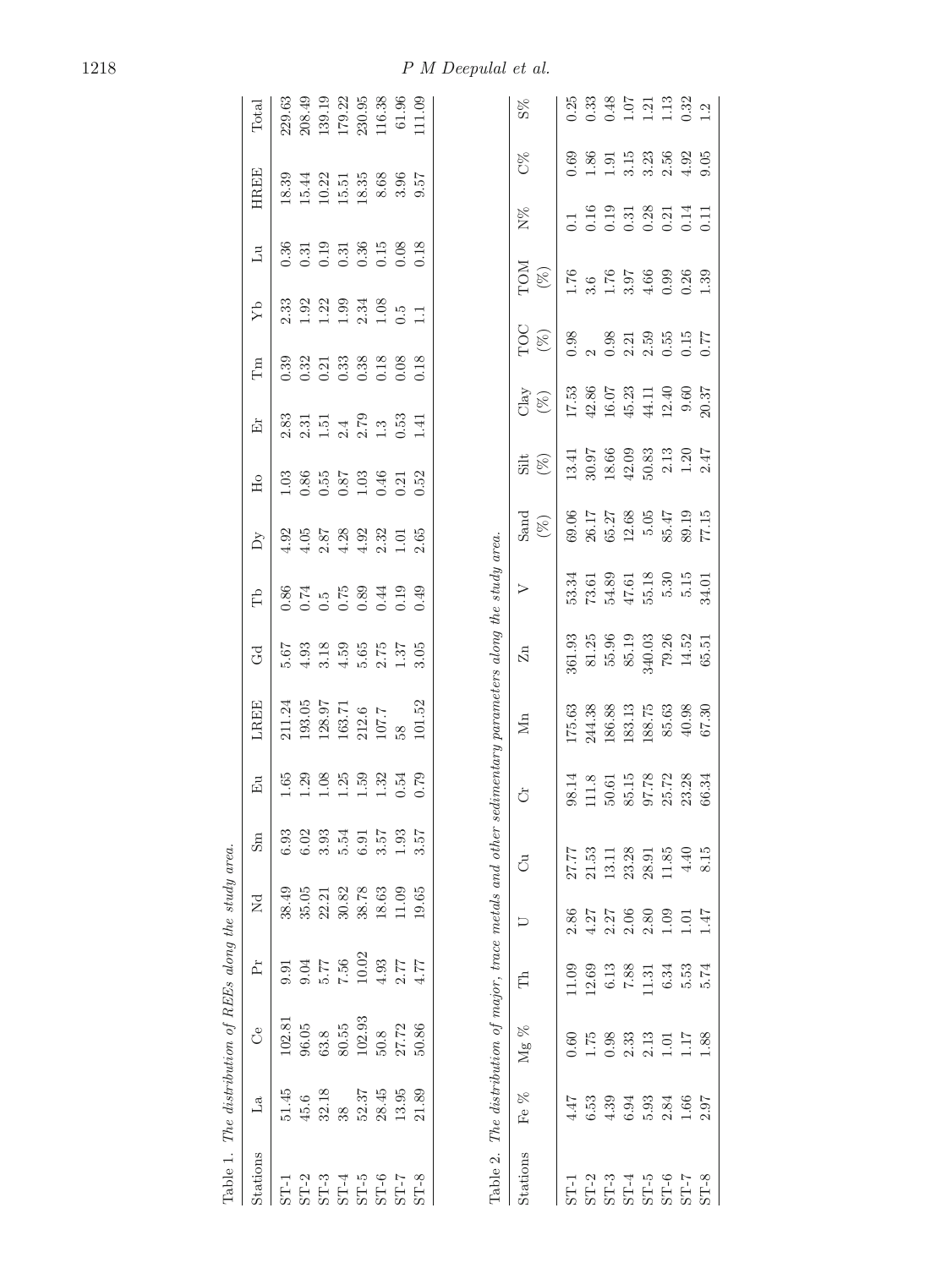| $\geq$                      |   |  |  |                                                                                                                                                                                                                                                                                                               |                                                                                                                                                                                                                                                                                                                     |  |  |  |                                                                                                                                                                                                                                                                                                                                                                                                                                                           |      |  |                                                                             |                                                                    | 1.00 |
|-----------------------------|---|--|--|---------------------------------------------------------------------------------------------------------------------------------------------------------------------------------------------------------------------------------------------------------------------------------------------------------------|---------------------------------------------------------------------------------------------------------------------------------------------------------------------------------------------------------------------------------------------------------------------------------------------------------------------|--|--|--|-----------------------------------------------------------------------------------------------------------------------------------------------------------------------------------------------------------------------------------------------------------------------------------------------------------------------------------------------------------------------------------------------------------------------------------------------------------|------|--|-----------------------------------------------------------------------------|--------------------------------------------------------------------|------|
| $\cup$<br>Ê                 |   |  |  |                                                                                                                                                                                                                                                                                                               |                                                                                                                                                                                                                                                                                                                     |  |  |  |                                                                                                                                                                                                                                                                                                                                                                                                                                                           |      |  |                                                                             | $\begin{array}{c} 1.00 \\ 0.91 \end{array}$<br>$\frac{6.90}{0.75}$ |      |
| $\mathbb{Z}^n$              |   |  |  |                                                                                                                                                                                                                                                                                                               |                                                                                                                                                                                                                                                                                                                     |  |  |  |                                                                                                                                                                                                                                                                                                                                                                                                                                                           |      |  | $1.00$<br>0.43<br>0.27                                                      |                                                                    | 0.30 |
| $\mathbb{M}_{n}$            |   |  |  |                                                                                                                                                                                                                                                                                                               |                                                                                                                                                                                                                                                                                                                     |  |  |  |                                                                                                                                                                                                                                                                                                                                                                                                                                                           |      |  | $\frac{100}{0.36}$<br>0.36                                                  |                                                                    | 0.92 |
| Ê                           |   |  |  |                                                                                                                                                                                                                                                                                                               |                                                                                                                                                                                                                                                                                                                     |  |  |  |                                                                                                                                                                                                                                                                                                                                                                                                                                                           |      |  | $\begin{array}{r} 1.00 \\ 0.90 \\ 0.46 \\ 0.77 \\ 0.06 \\ 0.01 \end{array}$ |                                                                    |      |
| ð                           |   |  |  |                                                                                                                                                                                                                                                                                                               |                                                                                                                                                                                                                                                                                                                     |  |  |  | 1.00                                                                                                                                                                                                                                                                                                                                                                                                                                                      | 0.53 |  | $0.24$<br>$0.66$<br>$0.07$<br>$0.01$                                        |                                                                    | 0.28 |
| ්                           |   |  |  |                                                                                                                                                                                                                                                                                                               |                                                                                                                                                                                                                                                                                                                     |  |  |  | $1.06$<br>$0.65$<br>$0.93$<br>$0.77$<br>$0.65$<br>$0.65$<br>$0.68$                                                                                                                                                                                                                                                                                                                                                                                        |      |  |                                                                             |                                                                    |      |
| $\mathbb{L}^{\mathfrak{u}}$ |   |  |  |                                                                                                                                                                                                                                                                                                               |                                                                                                                                                                                                                                                                                                                     |  |  |  | $1.06$<br>$0.77$<br>$0.84$<br>$0.84$<br>$0.86$<br>$0.76$<br>$0.80$<br>$0.6$<br>$0.6$                                                                                                                                                                                                                                                                                                                                                                      |      |  |                                                                             |                                                                    |      |
| Åр                          |   |  |  |                                                                                                                                                                                                                                                                                                               |                                                                                                                                                                                                                                                                                                                     |  |  |  | $\frac{36}{100}$<br>$\frac{100}{100}$<br>$\frac{1}{100}$<br>$\frac{38}{100}$<br>$\frac{35}{100}$<br>$\frac{35}{100}$<br>$\frac{35}{100}$<br>$\frac{35}{100}$                                                                                                                                                                                                                                                                                              |      |  |                                                                             |                                                                    |      |
| $\mathbb{F}^n$              |   |  |  |                                                                                                                                                                                                                                                                                                               |                                                                                                                                                                                                                                                                                                                     |  |  |  | $\frac{1}{1} \cdot \frac{1}{2} \cdot \frac{1}{2} \cdot \frac{1}{6} \cdot \frac{1}{2} \cdot \frac{1}{6} \cdot \frac{1}{3} \cdot \frac{1}{6} \cdot \frac{1}{3} \cdot \frac{1}{3} \cdot \frac{1}{6} \cdot \frac{1}{3} \cdot \frac{1}{3} \cdot \frac{1}{3} \cdot \frac{1}{3} \cdot \frac{1}{3} \cdot \frac{1}{3} \cdot \frac{1}{3} \cdot \frac{1}{3} \cdot \frac{1}{3} \cdot \frac{1}{3} \cdot \frac{1}{3} \cdot \frac{1}{3} \cdot \frac{1}{3} \cdot \frac{1$ |      |  |                                                                             |                                                                    |      |
| 卣                           |   |  |  |                                                                                                                                                                                                                                                                                                               |                                                                                                                                                                                                                                                                                                                     |  |  |  | $\frac{1}{1}$<br>$\frac{1}{1}$<br>$\frac{1}{1}$<br>$\frac{1}{1}$<br>$\frac{1}{1}$<br>$\frac{1}{1}$<br>$\frac{1}{1}$<br>$\frac{1}{1}$<br>$\frac{1}{1}$<br>$\frac{1}{1}$<br>$\frac{1}{1}$<br>$\frac{1}{1}$<br>$\frac{1}{1}$<br>$\frac{1}{1}$<br>$\frac{1}{1}$<br>$\frac{1}{1}$<br>$\frac{1}{1}$<br>$\frac{1}{1}$<br>$\frac{1}{1}$<br>$\frac{1}{1}$<br>                                                                                                      |      |  |                                                                             |                                                                    |      |
| H <sub>o</sub>              |   |  |  |                                                                                                                                                                                                                                                                                                               |                                                                                                                                                                                                                                                                                                                     |  |  |  | $\begin{array}{c} 1.00 \\ 1.00 \\ 1.10 \\ 1.11 \\ 1.00 \\ 1.01 \\ 1.00 \\ 1.01 \\ 1.00 \\ 1.01 \\ 1.01 \\ 1.01 \\ 1.01 \\ 1.01 \\ 1.01 \\ 1.01 \\ 1.01 \\ 1.01 \\ 1.01 \\ 1.01 \\ 1.01 \\ 1.01 \\ 1.01 \\ 1.01 \\ 1.01 \\ 1.01 \\ 1.01 \\ 1.01 \\ 1.01 \\ 1.01 \\ 1.01 \\ 1.01 \\ 1.01 \\ 1.01 \\ 1.01 \\ 1.$                                                                                                                                             |      |  |                                                                             |                                                                    |      |
| $\sum_{i=1}^{n}$            |   |  |  |                                                                                                                                                                                                                                                                                                               |                                                                                                                                                                                                                                                                                                                     |  |  |  | $\begin{array}{cccccc}\n 1.00 & 0.00 & 0.00 & 0.00 & 0.00 & 0.00 & 0.00 & 0.00 & 0.00 & 0.00 & 0.00 & 0.00 & 0.00 & 0.00 & 0.00 & 0.00 & 0.00 & 0.00 & 0.00 & 0.00 & 0.00 & 0.00 & 0.00 & 0.00 & 0.00 & 0.00 & 0.00 & 0.00 & 0.00 & 0.00 & 0.00 & 0.00 & 0.00 & 0.00 & 0.00 & $                                                                                                                                                                           |      |  |                                                                             |                                                                    | 0.79 |
| Ê                           |   |  |  |                                                                                                                                                                                                                                                                                                               |                                                                                                                                                                                                                                                                                                                     |  |  |  |                                                                                                                                                                                                                                                                                                                                                                                                                                                           |      |  |                                                                             |                                                                    |      |
| Gd                          |   |  |  |                                                                                                                                                                                                                                                                                                               |                                                                                                                                                                                                                                                                                                                     |  |  |  |                                                                                                                                                                                                                                                                                                                                                                                                                                                           |      |  |                                                                             |                                                                    |      |
| $\mathbb{E}$                |   |  |  |                                                                                                                                                                                                                                                                                                               | $\frac{1}{2}$ $\frac{1}{2}$ $\frac{1}{2}$ $\frac{1}{2}$ $\frac{1}{2}$ $\frac{1}{2}$ $\frac{1}{2}$ $\frac{1}{2}$ $\frac{1}{2}$ $\frac{1}{2}$ $\frac{1}{2}$ $\frac{1}{2}$ $\frac{1}{2}$ $\frac{1}{2}$ $\frac{1}{2}$ $\frac{1}{2}$ $\frac{1}{2}$ $\frac{1}{2}$ $\frac{1}{2}$ $\frac{1}{2}$ $\frac{1}{2}$ $\frac{1}{2}$ |  |  |  |                                                                                                                                                                                                                                                                                                                                                                                                                                                           |      |  |                                                                             |                                                                    |      |
| $\mathrm{Sm}$               |   |  |  |                                                                                                                                                                                                                                                                                                               |                                                                                                                                                                                                                                                                                                                     |  |  |  |                                                                                                                                                                                                                                                                                                                                                                                                                                                           |      |  |                                                                             |                                                                    |      |
| $_{\rm Nd}$                 |   |  |  |                                                                                                                                                                                                                                                                                                               |                                                                                                                                                                                                                                                                                                                     |  |  |  |                                                                                                                                                                                                                                                                                                                                                                                                                                                           |      |  |                                                                             |                                                                    |      |
| $\Pr$                       |   |  |  | $\begin{array}{l} 1.98 \\ 1.11 \\ 1.12 \\ 1.13 \\ 1.14 \\ 1.15 \\ 1.16 \\ 1.17 \\ 1.18 \\ 1.19 \\ 1.19 \\ 1.19 \\ 1.19 \\ 1.19 \\ 1.19 \\ 1.19 \\ 1.10 \\ 1.10 \\ 1.10 \\ 1.10 \\ 1.10 \\ 1.10 \\ 1.10 \\ 1.10 \\ 1.10 \\ 1.10 \\ 1.10 \\ 1.10 \\ 1.10 \\ 1.10 \\ 1.10 \\ 1.10 \\ 1.10 \\ 1.10 \\ 1.10 \\ 1.$ |                                                                                                                                                                                                                                                                                                                     |  |  |  |                                                                                                                                                                                                                                                                                                                                                                                                                                                           |      |  |                                                                             |                                                                    |      |
| $\mathcal{C}^{\mathsf{e}}$  |   |  |  |                                                                                                                                                                                                                                                                                                               |                                                                                                                                                                                                                                                                                                                     |  |  |  |                                                                                                                                                                                                                                                                                                                                                                                                                                                           |      |  |                                                                             |                                                                    |      |
| $\mathbb{L}^{\mathbb{a}}$   |   |  |  |                                                                                                                                                                                                                                                                                                               |                                                                                                                                                                                                                                                                                                                     |  |  |  |                                                                                                                                                                                                                                                                                                                                                                                                                                                           |      |  |                                                                             |                                                                    |      |
|                             | ₫ |  |  | $@EZ @GZ @GZ @GZ @GZ @GZ @GD>$                                                                                                                                                                                                                                                                                |                                                                                                                                                                                                                                                                                                                     |  |  |  |                                                                                                                                                                                                                                                                                                                                                                                                                                                           |      |  |                                                                             |                                                                    |      |

<span id="page-4-0"></span>Table 3. Correlation table of REEs. Table 3. Correlation table of REEs.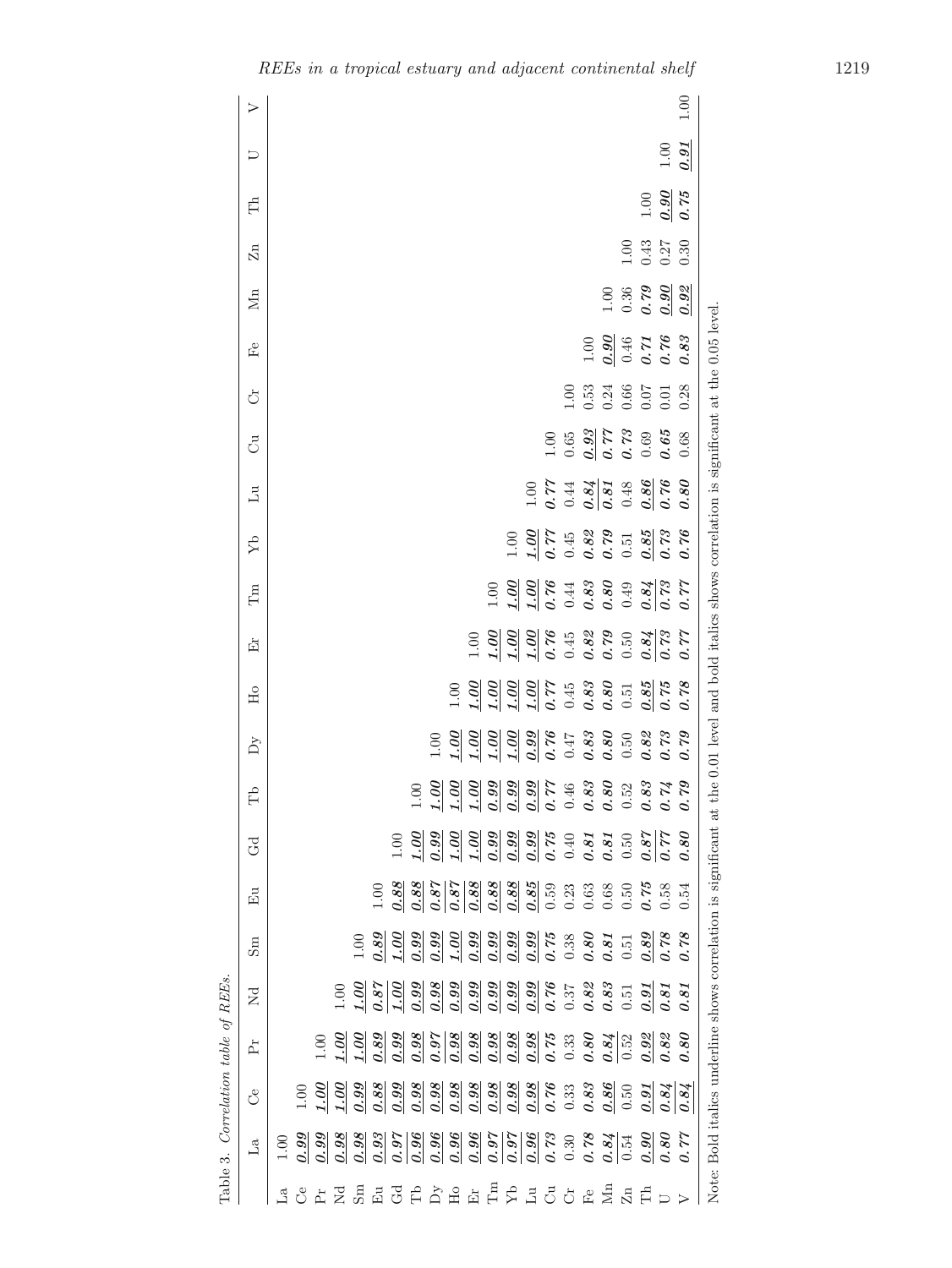#### 3.1 REE distribution and source

The terrigenous input of REE from the continents, authigenic removal of REE from the water and early diagenesis are major processes that control the enrichment and depletion of metals in the sediments (Sholkovit[z](#page-12-5) [1988\)](#page-12-5). The sediments of Cochin Estuary and the nearby continental shelf regions contain higher concentrations of LREEs than HREEs. It is of the expected behaviour since the REE contents of most shale's and solid phases are normally enriched in LREEs relative to HREEs (Haskin et al[.](#page-11-16) [1966](#page-11-16)) even though the absolute concentration in most sediments are similar. The surface sediments have  $\sum$ REE concentration close to the shale values and a sample to shale ratio very close to 1 normally indicates a dominant terrigenous sou[r](#page-12-6)ce (Piper [1974a](#page-12-6); Pattan *et al[.](#page-12-7)* [2005](#page-12-7)). The increase of REE concentration indicated an additional supply of REE to the sediment in addition to the detritus source.

La showed higher abundance in station ST-1 (51.45 ppm), ST-2 (45.60 ppm) and ST-5 (52.37 ppm). The average shale was found to be 38 ppm (PAAS). Stations ST-3 (32 ppm), ST-4 (38 ppm), ST-6 (28.5 ppm), ST-7 (13.95 ppm) and ST-8 (21.89 ppm) gave concentrations lower than PAAS. The PAAS of Ce was found to be 79.6 ppm. The studied stations ST-1 (102.81 ppm), ST-2 (96 ppm), ST-4 (80.55 ppm) and ST-5 (102.81 ppm) gave higher concentrations than PAAS and ST-3 (63.8 ppm), ST-6 (50.80 ppm), ST-7 (27.72 ppm) and ST-8 (50.86 ppm) gave much lower concentrations than PAAS.

Pr showed similar distribution trend like other REEs; La and Ce. The highest values were observed in ST-1  $(9.91 \,\mathrm{ppm})$ , ST-2  $(9.04 \,\mathrm{ppm})$  and ST-5 (10.02 ppm). The PAAS gave 8.83 ppm, other stations have lower concentrations than PAAS.

Nd also gave similar trend like other REEs. The stations ST-1 (38.49 ppm), ST-2 (35.05 ppm) and ST-5 (38.78 ppm) showed distribution higher than PAAS whereas other stations gave lower values. The REEs like Tb, Dy and Ho showed similar trend in all stations. The station ST-1 has concentrations 0.86 ppm for Tb, 4.92 ppm for Dy and 1.03 ppm for Ho; ST-4 had values 0.75 ppm for Tb and ST-5 gave Tb (0.89 ppm), Dy (4.92 ppm) and Ho (1.03 ppm), these concentrations were higher than PAAS. Other stations had lower concentrations than PAAS. The PAAS for Tb, Dy and Ho were found to be 0.774, 4.68 and 0.991 ppm, respectively.

Sm, Eu, Gd gave similar trends in all stations. ST-1, ST-2, ST-4 and ST-5 gave higher concentrations than PAAS. The ST-1 showed 6.93, 1.65 and 5.67 ppm for Sm, Eu and Gd, but in ST-2 Sm, Eu and Gd showed slighter values than ST-1, i.e., 6.02, 1.29 and 4.93 ppm. The ST-4 showed Eu (1.25 ppm), Tb (0.75 ppm) and ST-5 gave Sm (6.91 ppm), Eu (1.59 ppm), Gd (5.65 ppm). PAAS for Sm, Eu and Gd are 5.65, 1.08 and 4.66 ppm, respectively.

In the case of Er, Tm, Yb and Lu, all stations showed values well inside PAAS. The PAAS for Er, Tm, Yb and Lu are 2.85, 0.405, 2.82 and 0.433 ppm, respectively. Stations 1 and 5 showed comparatively higher values with respect to other stations, viz., Er (2.83 ppm), Tm (0.39 ppm), Yb (2.33 ppm), Lu  $(0.36 \text{ ppm})$  at ST-1 and Er  $(2.79 \text{ ppm})$ , Tm (0.38 ppm), Yb (2.34 ppm), Lu (0.36 ppm) at ST-5, respectively.

The shale normalised REE pattern (figure [2\)](#page-5-0) of stations ST-3, ST-4, ST-6, ST-7 and ST-8 show that the light REE (La, Ce, Pr, Nd) content is ever lower than the shale resulting in a sample to shale ratio lower than 1. The shale-normalised REE patterns of LREE for sediments from stations ST-1, ST-2 and ST-5 have sample to shale ratio 1 or higher that suggest the source to be terrigenous (Pipe[r](#page-12-6) [1974a](#page-12-6)). On comparing between the MREE and HREE, the terrigenous contribution is richer in the HREE range than the MREE. REE enrichment is a common feature observed in Fe-Mn crusts and Fe-Mn coating (Grandjean-Lecuyer et al[.](#page-11-17) [1993\)](#page-11-17). Therefore, these results give an idea that the precipitations of oxyhydroxides have a general tendency to develop REE enrichment in the sediments.

#### 3.2 Major and trace metal distribution

Table [2](#page-3-1) showed the distribution of major and trace metals along the study area. Fe and Mg in the

<span id="page-5-0"></span>

Figure 2. Graph showing PAAS normalised REE pattern along the study area.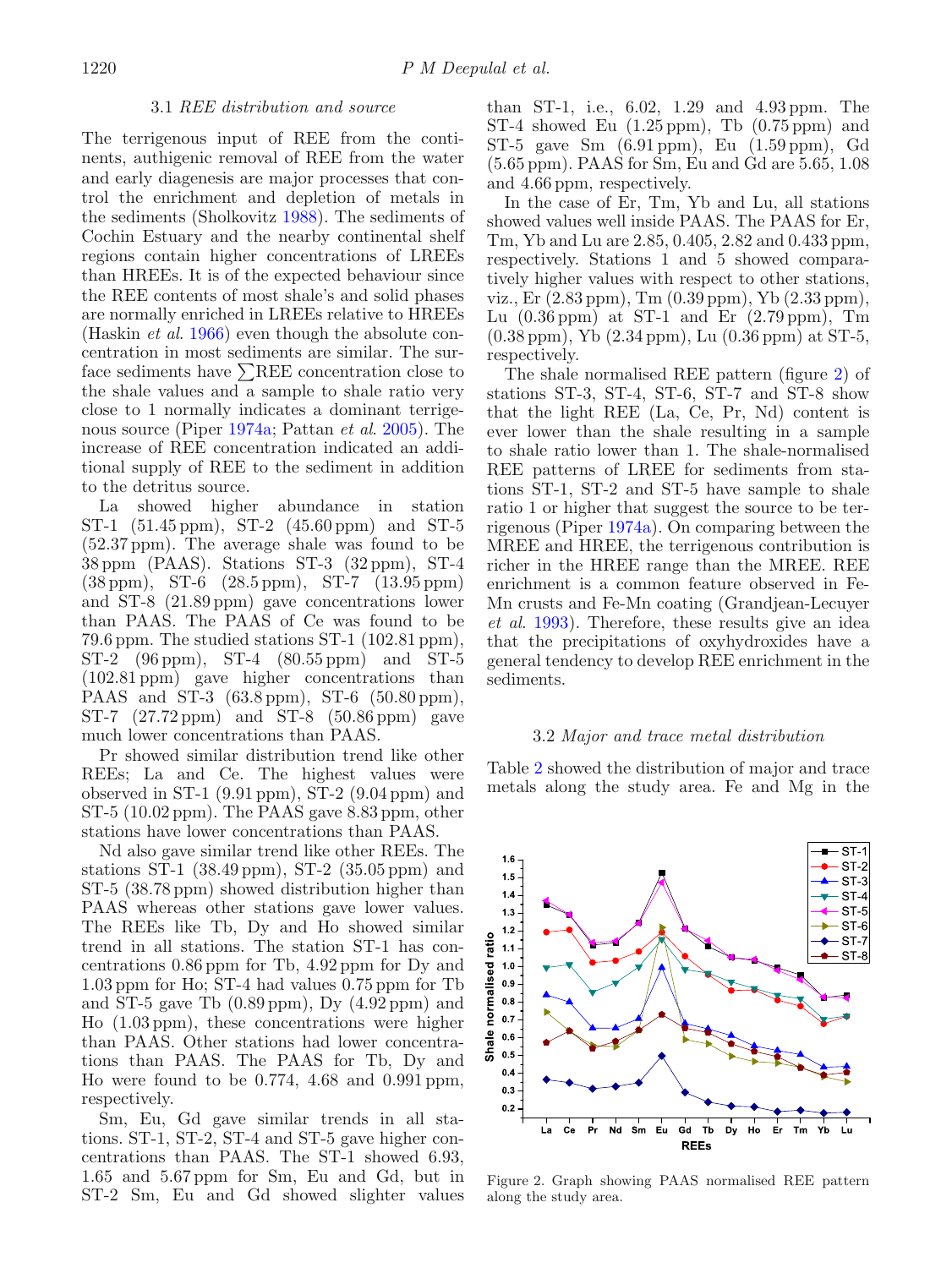study area were indicated in terms of percentage. Fe ranged from 1.66% to 6.94%, and Mg from 0.60% to 2.33%. Trace metals like Cu, Cr, Mn, Zn and V, and radioactive metals like U and Th were expressed in ppm levels. Th and U concentration varied from 5.52 to 12.69 ppm and 1.01 to 4.27 ppm in studied stations. In the case of trace metals like Cu, Cr, Mn, Zn and V showed concentrations 4.40 to 28.91 ppm, 23.28 to 111.76 ppm, 40.98 to 244.38 ppm, 14.52 to 361 ppm, and 5.15 to 73.61 ppm, respectively.

#### **4. Discussion**

## 4.1 Relationship between REEs, major and trace metals

The Pearson correlation among the REEs, major and trace metals were generated (table [3\)](#page-4-0). The metal La gave strong positive correlation with Pr, Nd, Sm, Eu, Gd, Tb, Dy, Er, Tm, Yb, Lu and including the metal Mn, Fe, Cu, V, U and Th. Metals like Cr and Zn showed no significant correlation with La. Ce, Pr, Nd, Sm, Gd, Tb, Dy, Ho, Er, Tm, Yb and Lu showed similar correlation as that of La. Cu gave positive correlation with La, Ce, Pr, Nd, Sm, Gd, Tb, Dy, Ho, Er, Tm, Yb and Lu. In the case of Cr, it indicated no correlation with all REEs, major and trace metals. Fe and Mn gave similar correlation trend as that of Cu. But Fe strongly correlated with Lu and Cu. In the case of Mn, it displayed strong correlation with La, Ce, Pr and Fe, and no correlation with Eu and Cr. Zn showed positive correlation only with Cu and gave no correlation with other REEs, major and trace metals. The metals like Th, U and V revealed similar correlation with other metals. Th recorded no correlation with Cu, Cr and Zn, and gave positive correlation with other metals. U and V showed no correlation with Eu, Cr and Zn, and other metals showed positive correlation. So the correlation analysis indicates a strong relationship between REEs and some of major elements. But the major and trace metals established no correlation with Eu. This may be due to difference in origin of Eu and major and trace metals. Overall strong to moderate correlations of REEs with Fe and Mn indicate that Fe–Mn oxyhydroxides are important carriers of REEs. The transport of iron ore to Cochin Estuary is another reason for the presence of Fe–Mn oxyhydroxides. Taylor and McLenna[n](#page-12-8) [\(1985\)](#page-12-8) suggested that the REEs are enriched in fine-grained sediments, especially clay minerals. According to Deepulal et al[.](#page-11-18) [\(2011](#page-11-18)), highly significant correlation between Fe and Mn revealed the formation of Fe–Mn oxyhydroxides.

The factor analysis (FA) was applied to obtain more reliable information about the relationships among the variables (Bartolomeo et al[.](#page-11-19) [2004](#page-11-19); Ghrefat and Yusu[f](#page-11-20) [2006\)](#page-11-20). Factor analysis was designed to transform the original variables into new uncorrelated variables called factors, which are linear combination of the original variables. The FA is a data reduction technique and suggests how many varieties are important to explain the observed variances in the data. Principal component analysis was used for extraction of different factors.

Table [4](#page-6-0) gave varimax component of two factors in sediment. The two significant components, whose eigenvalues are higher than 1 accounting for 97% of the cumulative variance, were distinguished for the analytical data. Factor 1 accounted for 64.829% of the total variance and is mainly characterised by high levels of Y, La, Ce, Pr, Nd, Sm, Eu, Gd, Tb, Dy, Ho, Er, Tm, Yb, Lu, Fe and Mn. This phenomenon explains that the origin of REEs is from a common source and also the relationship between REEs and Fe–Mn oxyhydroxides. Factor 2 accounted for 31.219% of the total variance including higher values for texture parameters like Fe, silt, clay, total organic carbon and Mg (figure [3\)](#page-4-0). This implies that the organic carbon has strong attachment to lighter fractions like silt and clay. The higher values of Fe in both factors

<span id="page-6-0"></span>Table 4. Factor analysis of sediment loading with chemical parameter.

|               | Component |                |
|---------------|-----------|----------------|
| Variables     | 1         | $\overline{2}$ |
| La.           | 0.911     | 0.374          |
| Ce            | 0.893     | 0.43           |
| Pr            | 0.901     | 0.418          |
| Nd            | 0.89      | 0.445          |
| Sm            | 0.907     | 0.418          |
| Eu            | 0.914     | 0.178          |
| Gd            | 0.899     | 0.431          |
| Тb            | 0.883     | 0.458          |
| $_{\rm Dy}$   | 0.884     | 0.452          |
| Ho            | 0.886     | 0.457          |
| Er            | 0.894     | 0.438          |
| Tm            | 0.89      | 0.446          |
| Yb            | 0.887     | 0.454          |
| Lu            | 0.875     | 0.471          |
| Sand $(\%)$   | $-0.382$  | $-0.923$       |
| Silt $(\%)$   | 0.408     | 0.887          |
| Clay $(\%)$   | 0.332     | 0.924          |
| TOC $(\%)$    | 0.461     | 0.882          |
| % of variance | 65.698    | 32.235         |
| Cumulative %  | 65.698    | 97.933         |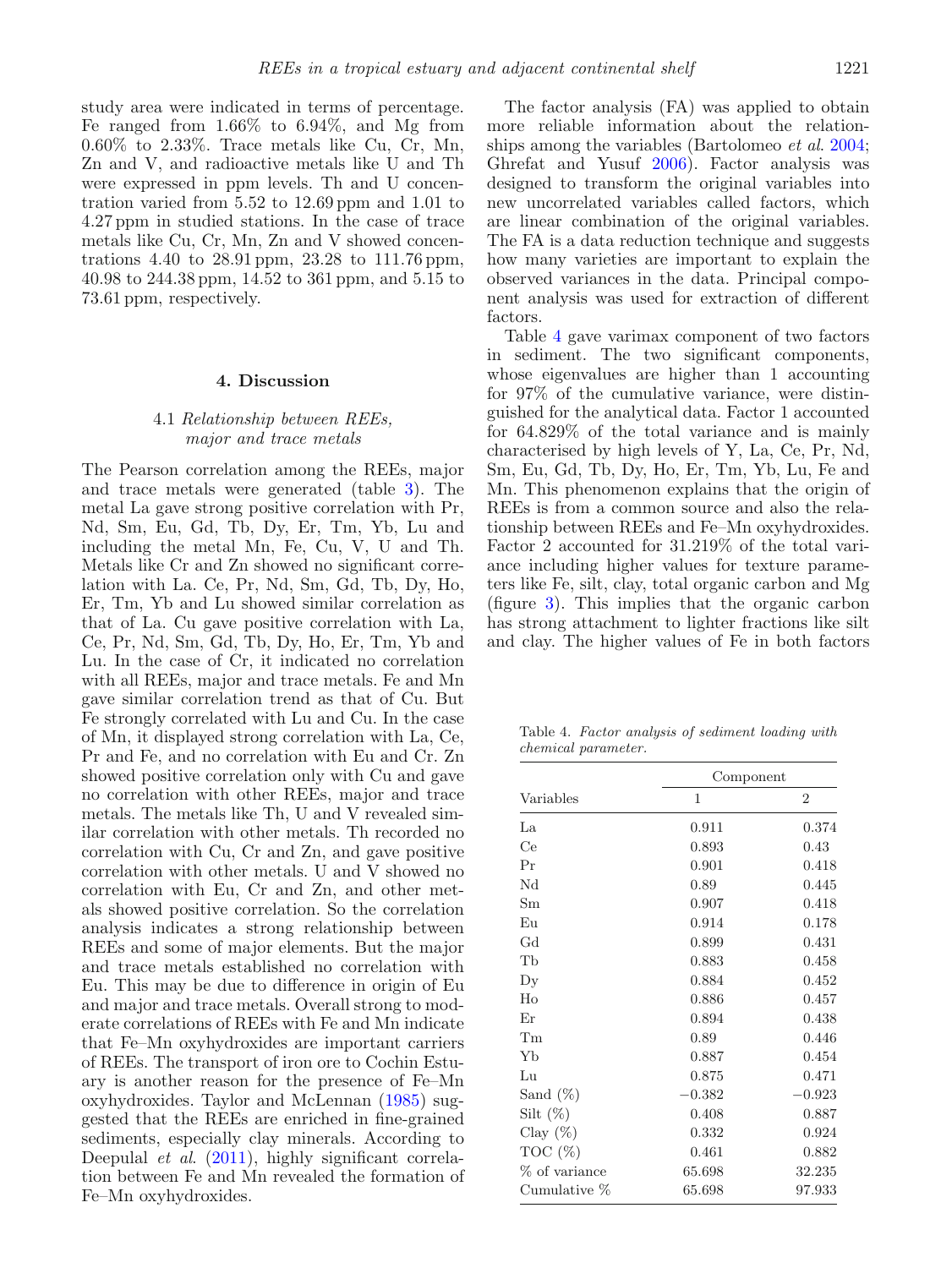

Figure 3. Graph showing loading pattern of REEs for the different component in PCA analysis.

indicate Fe exhibit complex behaviour in Cochin Estuary.

## 4.2 Fractionation indices

Fractionation indices are represented by  $(La)n/$  $(Yb)$ n, i.e.,  $[(La<sub>sample</sub>/La<sub>PAAS</sub>)/(Yb<sub>sample</sub>/Yb<sub>PAAS</sub>)]$ ratio (figure [4\)](#page-7-0), which defines relative behaviour of LREE to the HREE. This ratio has been calculated for all the samples in the present study. It ranges from 1.418 to 2.079 indicating HREE are very much depleted in these stations. These results support the studies of Nath et al[.](#page-11-21) [\(2000](#page-11-21)), who found significant LREE enrichment in the sediments from the Vembanad lake and the inner shelf sediments in off Cochin.

## 4.2.1 Ce-anomaly as a redox indicator

The Ce-anomaly is calculated (Wilde et al[.](#page-12-9) [1996](#page-12-9)) as follows:

$$
Ce-anomaly = log \left[ \frac{2 Ce_n}{(La_n + Pr_n)} \right]
$$

where n is the shale normalised concentration. The Ce-anomaly represents its enrichment or depletion compared to its neighbouring elements. Ceanomaly doesn't exist when the normalised Ce concentration falls exactly between La and Pr. In this case the REE are generally considered to be of terrigenous origin as reported by Pipe[r](#page-12-6) [\(1974a](#page-12-6)). A depletion of Ce relative to its neighbouring REEs gives rise to a negative Ce-anomaly. This could be resulted from the presence of siliceous organisms and Bementite (Piper [1974a,](#page-12-6) [1974b](#page-12-10); Tlig and Steinberg [1982;](#page-12-11) Pattan et al. [2005\)](#page-12-7). A positive Ceanomaly occurs, when Ce is enriched relative to its neighbours and might have resulted from the presence of Fe–Mn oxyhydroxides (Pipe[r](#page-12-10) [1974b;](#page-12-10) Pattan et al[.](#page-12-7) [2005](#page-12-7)).

The Ce-anomalies of the studied area varies from  $-0.009$  to 0.06 (figure [5\)](#page-7-1). Ce-anomaly is positive in stations ST-1, ST-2, ST-4, ST-5, ST-6, ST-7 and ST-8 which suggests sediment deposition and comparatively more bottom water oxic environment.

The positive Ce-anomaly could be attributed to the oxidation of  $Ce^{3+}$  to  $Ce^{4+}$  and incorporation into Mn oxyhydroxide phases as  $CeO<sub>2</sub>$ . Sholkovit[z](#page-12-0) [\(1995\)](#page-12-0) also reported that the Ce-anomaly in the tropical rivers and estuaries are mainly due to the scavenging of Ce in oxides, principally iron oxyhydroxides. The ST-3 showed slightly negative Ceanomaly, indicating a suboxic/anoxic depositional condition. The redox condition formed from the Ce-anomaly alone in the sediments are needed to

<span id="page-7-0"></span>

Figure 4. Graph showing the normalised value of La–Yb.

<span id="page-7-1"></span>

Figure 5. Graph showing Ce-anomaly along the study area.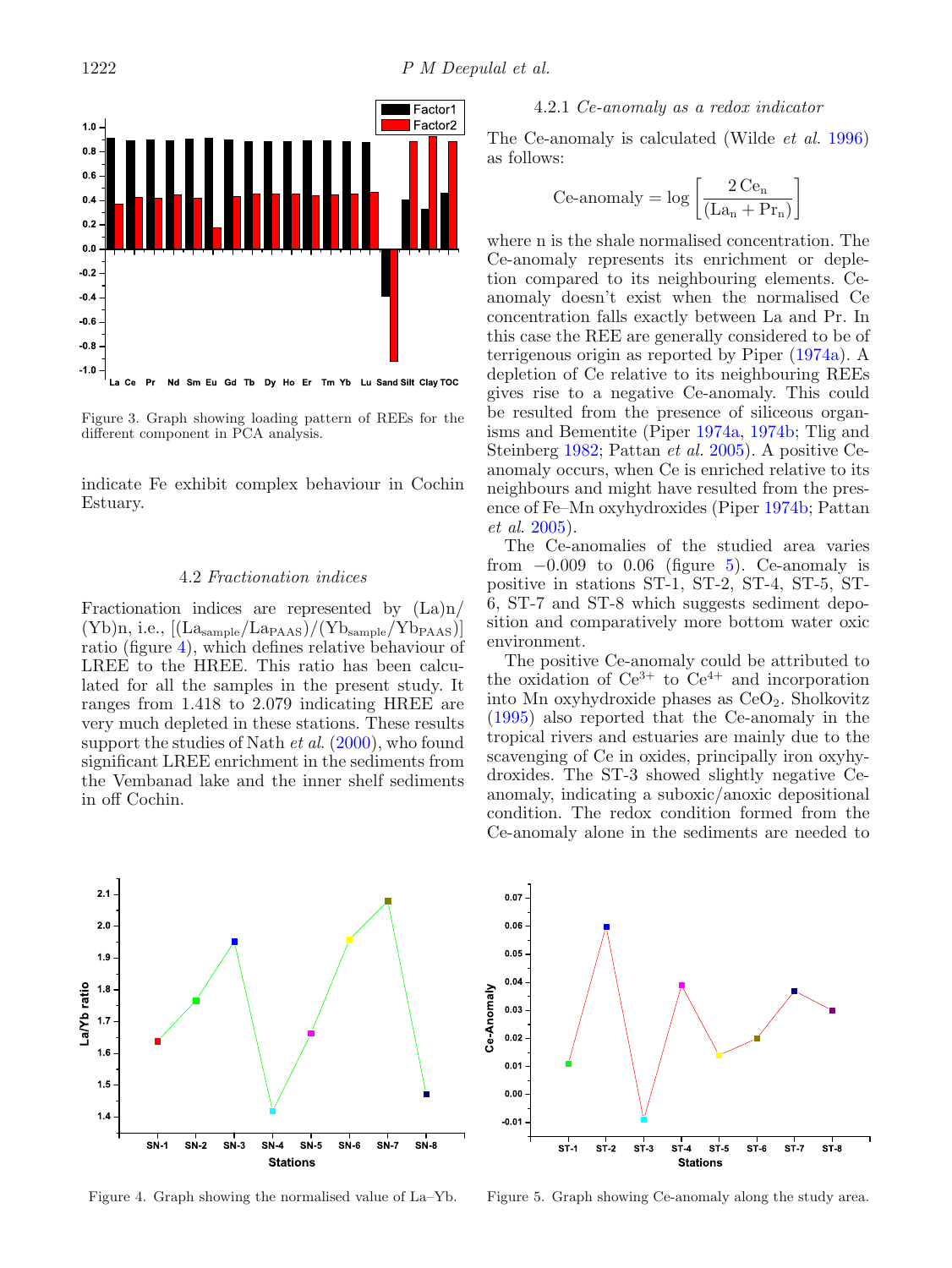be confirmed by the other depositional parameters sensitive to the redox condition.

## 4.2.2 Eu-anomaly

 $\text{Eu-Anomaly} = \text{Eu}_{\text{(normalised)}} / \text{Eu}$ \* (MascarenhasPereira and Nat[h](#page-11-22)  $2010$ ) where  $Eu^*$  is  $\left|\text{Sm}_{\text{(normalized)}}\right|/\text{Gd}_{\text{(normalized)}}\right|/2.$ 

Eu anomaly is represented as Eu/Eu\* where Eu is the concentration of Eu in the sediments normalised with shale value and Eu\* is a predicted value obtained by linear interpolation of Sm/Sm\* and Gd/Gd\*. Value greater than 1 and less than 1 indicate positive and negative anomalies, respectively. A value of 1 indicates no anomaly. Rudick Robert[a](#page-12-12) [\(1991](#page-12-12)) suggested that the positive Eu anomaly is mainly due to the effect of areas prominent in hydrothermal vents or due to the feldspar origin.

In the present study, Eu anomaly values vary from 1.037 to 1.841 and is shown in figure [6.](#page-8-0) All stations showed values close to 1 or greater than 1. This gives an idea that the input may be from hydrothermal vent system or from the feldspar. But in our study area, there is no evidence of hydrothermal vent system, which means that it may have originated from feldspar. Mascarenhas-Pereira and Nat[h](#page-11-22) [\(2010](#page-11-22)) also quoted the same results.

#### 4.2.3 Tetrad effect

In the past decades, the geochemical behaviour of the REEs has been studied extensively because this group of elements provide a range of geochemical indicators that can be used for the evolution

<span id="page-8-0"></span>

Figure 6. Graph showing Eu-anomaly of studied stations.

of magmatic and hydrothermal system (Monecke et al[.](#page-11-23) [2007\)](#page-11-23). An additional feature that potentially influences the distribution of the REEs in some geological environments is the lanthanide tetrad effect (Masuda et al[.](#page-11-24) [1987](#page-11-24); Monecke et al[.](#page-11-25) [2002\)](#page-11-25). This effect causes a split of the normalised REE patterns into four consecutive curved segments that are referred to as the tetrads (first tetrad: La-Ce-Pr-Nd; second tetrad: (Pm)-Sm-Eu-Gd; third: Gd-Tb-Dy-Ho; fourth: Er-Tm-Yb-Lu). The tetrads are either convex or concave forming M- and Wshaped lanthanide patterns, respectively (Masuda et al[.](#page-11-24) [1987](#page-11-24)).

In the present study, stations ST-8, ST-4 and ST-2 showed first tetrad (figure [2\)](#page-5-0) and in other stations it is absent. The second tetrad is visible in all stations but it is not taken because of the exclusion of Pm which is a radioactive element. The third is absent in all stations and fourth tetrad is visible in station ST-2. The tetrad effect is a split of REE normalised patterns into four convex-shaped sediments and is caused by complexation of REEs when adsorption, co-precipitation, dissolution, or ligand-exchange reactions occur (Ba[u](#page-11-26) [1996](#page-11-26)). It is believed that the tetrads are mostly taking over from hinterland rocks.

## 4.2.4 Geochemical parameters indicative of oxygenation condition

A number of parameters such as Mn, total organic carbon, U/Th, authegenic U, Cu/Zn, V/Cr, S compared to organic carbon and all stable isotopes are widely used to understand the depositional environments (Kusper[t](#page-11-27) [1982](#page-11-27); MacLeod and Irvin[g](#page-11-28) [1996;](#page-11-28) Pattan et al[.](#page-12-7) [2005](#page-12-7)). Some of the above parameters are used in the present study to understand the depositional behaviour.

Manganese is a redox sensitive element which precipitates as  $Mn^{4+}$  in an oxic environment, whereas it dissolves into pore water as  $Mn^{2+}$  and in turn diffuses upward to reprecipitate as  $Mn^{4+}$ once an oxic environment is encountered (Lynn and Bonatt[i](#page-11-29) [1965\)](#page-11-29). Cerium also behaves similar to Mn because of their very similar geochemical behaviour. The Mn concentration in the study area varies from 40 to 244 ppm and appears uniform in almost all stations except ST-6, ST-7 and ST-8. This low Mn concentration in these stations may be due to low sedimentation rates in marine environment, as these stations are purely marine in nature.

The total organic carbon content in the study area varied from 0.15% to 2.59% with an average of  $1.28\%$  (figure [7a](#page-9-0)). Carbon/nitrogen  $(C/N)$ ratio in stations ST-6, ST-7 and ST-8 suggest the character of origin as similar to finding of Pattan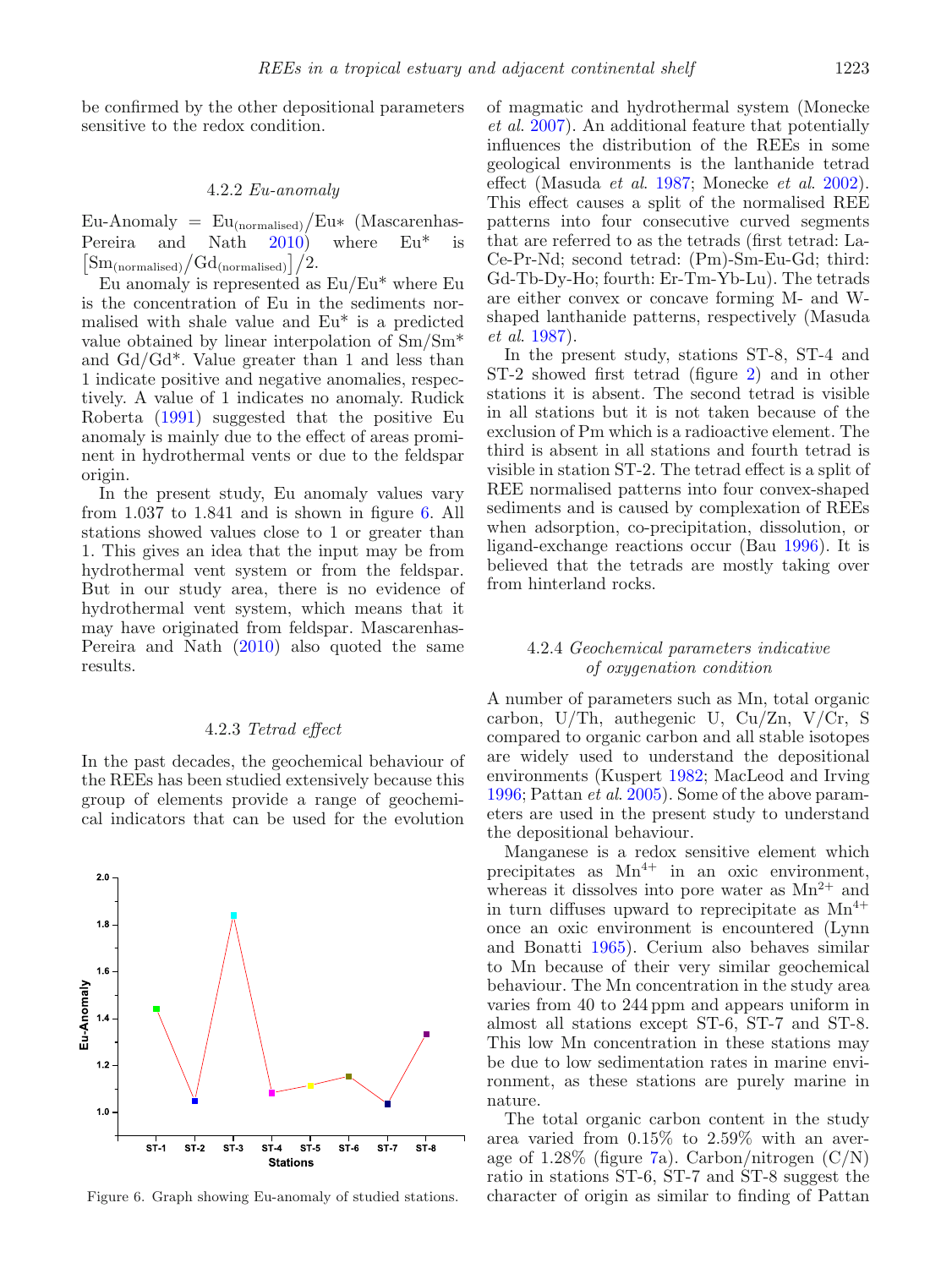<span id="page-9-0"></span>

Figure 7. Graphs showing parameters indicative of oxygenation condition.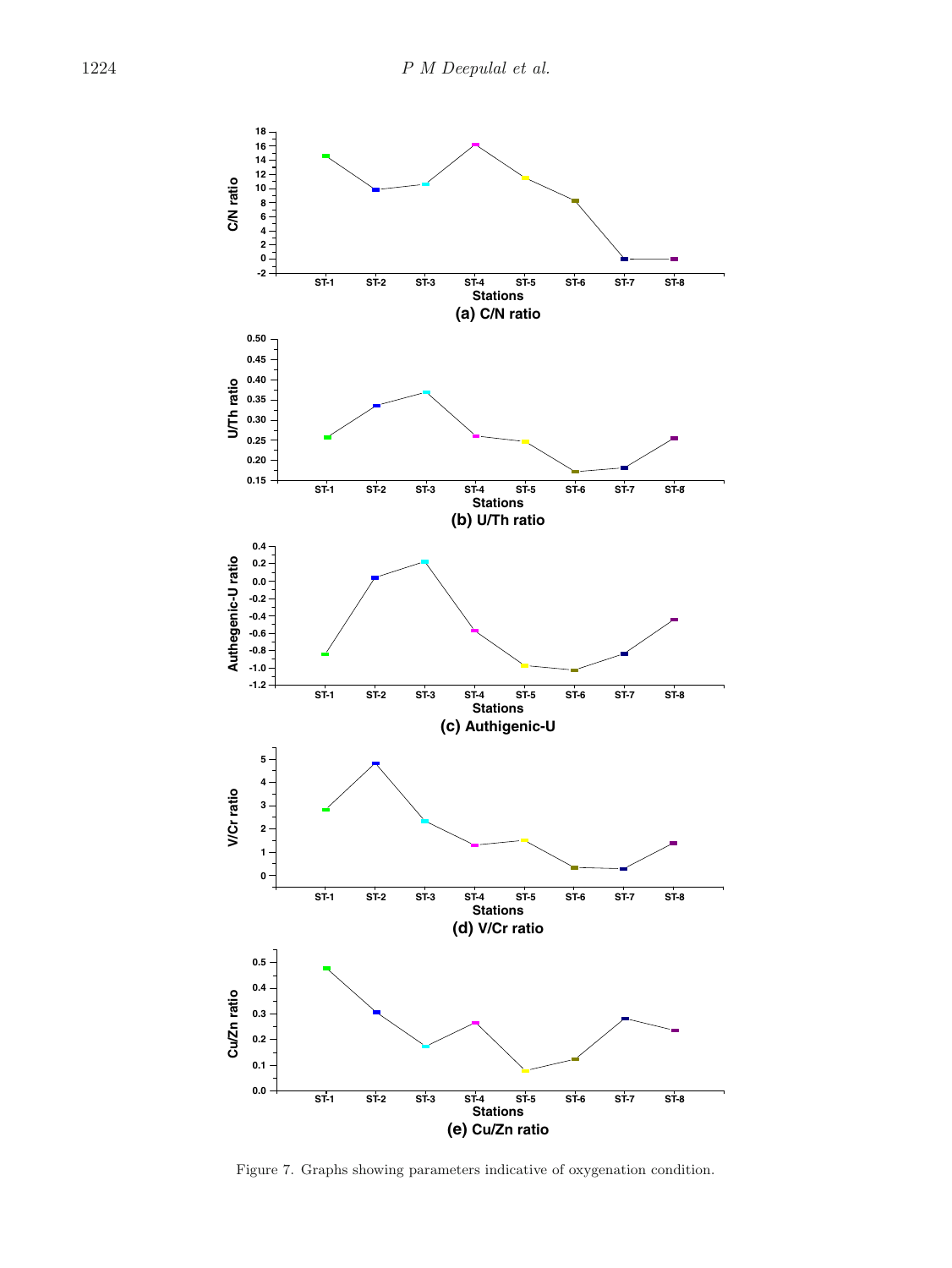et al. [\(2005\)](#page-12-7). These stations showed low organic carbon content and this can be attributed to low sediment accumulation rate, which allows more mineralisation at the sediment–water interface. Continental shelf regions may facilitate extensive mineralisation of organic matter during settling through the water column resulting in low organic carbon content. The low and almost constant organic carbon content suggests a well oxidised environment (Warre[n](#page-12-13) [1982\)](#page-12-13).

In oxic water  $U^{6+}$  is presented as Uranyl tricarbonate species, which is highly soluble. In the case of oxygen deficient or reducing environments,  $U^{6+}$ is reduced to  $U^{4+}$  which is particle-reactive and can become fixed onto sediment (Klinkhammer and Palme[r](#page-11-30) [1991](#page-11-30)). But in the case of Th, it is relatively immobile (Anderson et al[.](#page-11-31) [1983](#page-11-31)). The low U contents in stations ST-3, ST-4, ST-6, ST-7 and ST-8 indicate the oxic environment and is lower than PAAS (3.1 ppm) (Taylor and McLenna[n](#page-12-8) [1985\)](#page-12-8). Higher concentration of U in ST-1 is evident by the presence of Uraninite mineral in this location. Because of the difference in the behaviour of U and Th as in U/Th ratio can be valued as a redox index with high concentrations  $(>1.25)$  associated with anoxic environment and low concentrations (0.75) associated with oxic environment as supported by Jones and Mannin[g](#page-11-32) [\(1994\)](#page-11-32). The low U/Th ratio (figure [7b](#page-9-0)) of sediments along the study area is an indicative of prevalence of an oxic environment.

A concentration of U is influenced by primary production because of the degradation of the organic matter reaching the sediments which consumes a sequence of oxidant, i.e., oxygen, nitrate, iron (Fe), and manganese (Mn) oxides and sulphate. Different threshold levels of oxidant consumption trigger a series of reactions that lead to precipitation of U in the sediment (Zheng et al[.](#page-12-14) [2000\)](#page-12-14). Authigenic U precipitation typically starts at the redox potential of Fe-oxide reduction (Zheng et al[.](#page-12-15) [2002](#page-12-15)). Authigenic U is used as proxies of redox condition in marine sediments because it is conservative in the oxygenated waters but becomes enriched in anoxic sediment (Yamada and Tsunogai [1984\)](#page-12-16). Authigenic U content has been proposed as an index of bottom water anoxia (Wignall and Myer[s](#page-12-17) [1988](#page-12-17)) and is calculated as:

$$
Multiplying U = (total U) - Th/3.
$$

Authigenic U enrichment in sediments tends to be deposited under anoxic conditions that allow large amount of organic matter to accumulate and U to be fixed (Wignall and Myer[s](#page-12-17) [1988\)](#page-12-17). The absence of any authigenic U content in the sampled sediment (figure [7c](#page-9-0)) revealed an oxic environment. Same results have been projected by the study of

Jones and Mannin[g](#page-11-32) [\(1994](#page-11-32)), who suggested that authigenic U content of <5 ppm are considered to be indicative of oxic environments.

In oxygenated waters the stable form of vanadium is vanadate, and it is adsorbed onto both Fe and Mn oxyhydroxide phases (Wehrli and Stumm[m](#page-12-18) [1989](#page-12-18)). In the absence of oxygen, vanadate is reduced to vanadyl. Chromium, in contrast, is relatively insoluble and in these conditions it is usually held within the detritus fraction. The mean vanadium (41 ppm) and Cr (69.8 ppm) contents in the study area are lower than PAAS (Taylor and McLenna[n](#page-12-8) [1985](#page-12-8)). The V/Cr ratios of sediment (figure [7d](#page-9-0)) have also been suggested as an index of bottom water oxygenation and the resulted  $>4.5$ and <2 are suggestive of anoxic and oxic conditions, respectively (Jones and Mannin[g](#page-11-32) [1994](#page-11-32)). Hallber[g](#page-11-33) [\(1976\)](#page-11-33) previously indicated that the Cu/Zn ratio in sediment may reflect redox conditions of the ancient environment and the ratio increased in reduced conditions and decreased in oxidising conditions. The Cu/Zn ratio in the sediments (figure [7e](#page-9-0)) varied from 0.124 to 0.479 pointing that there is no drastic changes in the depositional environment.

## **5. Conclusion**

The distribution, origin and behaviour of sediments from Cochin Estuary and adjoining continental shelf regions were studied. To understand the behaviour of REEs and their interelemental relationship, correlation analysis were used. Ceanomaly, Eu-anomaly, authigenic U, U/Th ratio, Mn, total organic carbon, V/Cr ratio and Cu/Zn ratio were used to understand the depositional behaviour and their environmental changes. The Ce-anomaly indicates the oxic environment in bottom waters and the presence of Fe–Mn oxyhydroxides. The positive Eu-anomaly along the study area reveals that the REEs mainly originated from feldspar. The proxies like total organic carbon, Mn, authigenic U, U/Th ratio, V/Cr ratio and Cu/Zn ratios indicate the presence of oxic environment. So the present study indicates the oxic environment in Cochin Estuary. To understand more about the depositional behaviour proxies like stable isotopic studies were needed.

#### **Acknowledgements**

The authors would like to thank the Captain and crew of FORV Sagar Sampada for their assistance in the cruise no. 255 during which the samples were taken. They gratefully acknowledge the facilities and support provided by the Director, School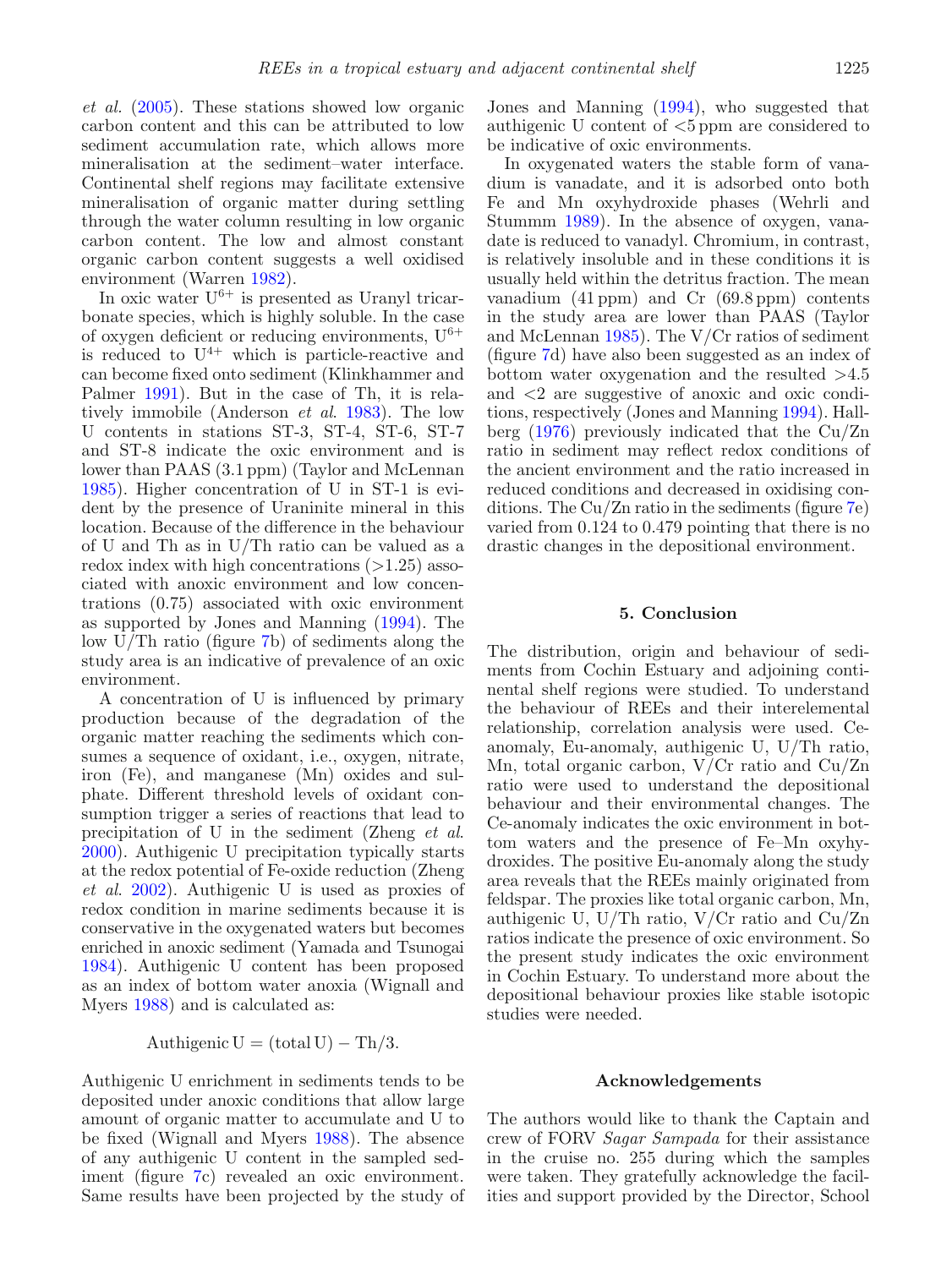of Marine Sciences, Dean, Faculty of Marine Sciences and Head, Department of Chemical Oceanography, Cochin University of Science and Technology. The help offered by Dr. Balaram, Head Geochemistry division for ICP-MS analysis is highly appreciated. They also like to thank the Director, CMLRE, Kochi, Ministry of Earth Science, Govt. of India, for providing sample and giving travelling birth to cruise no. 255.

#### **References**

- <span id="page-11-0"></span>Ahrens L H 1964 Aspects of the geochemistry of the rare earths; Progress in the Science and Technology of the Rare Earths (ed.) Eyring L (New York: Pergamon Press).
- <span id="page-11-31"></span>Anderson R F, Bacon M P and Brewer P G 1983 Removal of <sup>230</sup>Th and <sup>231</sup>Pa at ocean margins; Earth Planet. Sci. Lett. **66** 73–90.
- <span id="page-11-19"></span>Bartolomeo A D, Poletti L, Sanchini G, Sebastiani B and Morizzi G 2004 Relationship among parameters of lake polluted sediments evaluated by multivariate statistical analysis; Chemosphere **55** 1323–1329.
- <span id="page-11-26"></span>Bau M 1996 Controls on the fractionation of isovalent trace elements in magmatic and aqueous systems: Evidence from Y/Ho, Zr/Hf and lanthanide tetrad effect; Contrib. Mineral. Petrol. **123** 323–333.
- <span id="page-11-5"></span>Borrego J, Lopez-Gonzalez N, Carro B and Lozano-Soria O 2004 Origin of the anomalies in light and middle REE in sediments of an estuary affected by phosphogypsum wastes (south-western Spain); Mar. Pollut. Bull. **49** 1045–1053.
- <span id="page-11-2"></span>Byrne R H and Kim K H 1990 Rare earth element scavenging in seawater; Geochim. Cosmochim. Acta **54** 2645–2656.
- <span id="page-11-18"></span>Deepulal P M, Gireeshkumar T R, Sujatha C H and Rejomon George 2011 Chemometric study on the trace metal accumulation in the sediments of the Cochin Estuary – Southwest coast of India; Environ. Monit. Assess., doi: [10.1007/s10661-011-2418-7.](http://dx.doi.org/10.1007/s10661-011-2418-7)
- <span id="page-11-6"></span>Dudas M J and Pawluk S 1977 Heavy metals in cultivated soil and in cereal crops in Alberta; Can. J. Soil. Sci. **57** 329–339.
- <span id="page-11-7"></span>Elderfield H 1988 The oceanic chemistry of the rare earth elements; Phil. Trans. Roy. Soc. London **A325** 105–126.
- <span id="page-11-15"></span>Gaudette H E, Flight W R, Toner L and Folger D W 1974 An inexpensive titration method for the determination of organic carbon in recent sediments; J. Sedim. Petrol. **44** 249–253.
- <span id="page-11-20"></span>Ghrefat H and Yusuf N 2006 Assessing Mn, Fe, Cu, Zn, and Cd pollution in bottom sediments of Wadi Al-Arab Dam, Jordan; Chemosphere **64** 2114–2121.
- <span id="page-11-3"></span>Graf J L 1977 Rare earth elements as hydrothermal tracers during the formation of massive sulphide deposits in volcanic rocks; Econ. Geol. **72** 527–548.
- <span id="page-11-17"></span>Grandjean-Lecuyer P, Feist R and Albarede F 1993 Rare earth elements in old biogenic apatites; Geochim. Cosmochim. Acta **57** 2507–2514.
- <span id="page-11-12"></span>Grasshoff K M, Ehrhardt M and Kremling K (eds) 1999 Methods of Seawater Analysis (Weinheim: Wiley-VCH Verlag GmbH).
- <span id="page-11-10"></span>Haake B, Rixen T, Reemtsma T, Ramaswamy V and Ittekot V 1996 Processes determining seasonality and interannual variability of settling particles fluxes to the deep Arabian Sea; Particle Flux in the Ocean (eds) Ittekot V et al., Wiley & Sons, pp. 251–270.
- <span id="page-11-33"></span>Hallberg R O 1976 A geochemical method for investigation of paleoredox condition in sediments; Ambio Spec. Rep. **4** 139–147.
- <span id="page-11-16"></span>Haskin L A, Frey F A, Schmit R A and Smith R H 1966 Meteoritic, solar and terrestrial rare earth distributions; Physics and Chemistry of the Earth (eds) Ahrens L H, Press F, Runcorn S K and Urey H C (Oxford: Pergamon Press), pp. 169–321.
- <span id="page-11-1"></span>Henderson P 1984 Rare Earth Element Geochemistry; Oxford: Elsevier.
- <span id="page-11-32"></span>Jones B and Manning D A C 1994 Composition of geochemical indices used for the interpretation of paleoredox conditions in ancient mudstones; Chem. Geol. **111** 111–129.
- <span id="page-11-30"></span>Klinkhammer G P and Palmer M R 1991 Uranium in the oceans: Where it goes and why?; Geochim. Cosmochim. Acta **55** 1799–1806.
- <span id="page-11-14"></span>Krumbein W C and Petti John F J 1938 Manual of sedimentary Petrology; New York: Appleton.
- <span id="page-11-8"></span>Kurian S, Nath B N, Ramaswamy V, Naman D, Rao T G, Kamesh Raju K A, Selvaraj K and Chen C T A 2008 Possible detrital, diagenetic and hydrothermal sources for Holocene sediments of the Andaman back arc basin; Mar. Geol. **247(3–4)** 178–193.
- <span id="page-11-27"></span>Kuspert W 1982 Environmental changes during oil shale deposition as deduced from stable isotope ratios; In: Cyclic and Event Stratification (eds) Einsele G and Seilacher A (Springer-Verlag: Berlin), pp. 482–501.
- <span id="page-11-13"></span>Loring D H and Rantala R T T 1992 Manual for the geochemical analyses of marine sediments and suspended matter; Earth Sci. Rev. **32** 235–283.
- <span id="page-11-29"></span>Lynn D C and Bonatti E 1965 Mobility of managanese in diagenesis of deep sea sediments; Mar. Geol. **3** 457–474.
- <span id="page-11-28"></span>MacLeod K G and Irving A J 1996 Correlation of cerium anomalies with indicators of paleoenvironment; J. Sedim. Res. **66(5)** 948–955.
- <span id="page-11-22"></span>Mascarenhas-Pereira M B L and Nath B N 2010 Selective leaching studies of sediments from a seamount flank in the central Indian Basin: Resolving hydrothermal, volcanogenic and terrigenous sources using major, trace and rare-earth elements; Mar. Chem. **121(1–4)** 49–66.
- <span id="page-11-24"></span>Masuda A, Kawakami O, Dohomoto Y and Takenaka T 1987 Lanthanide tetrad effects in nature: Two mutually opposite types, W and M; Geochem. J. **21** 119–124.
- <span id="page-11-25"></span>Monecke T, Kempe U, Monecke J, Sala M and Wolf D 2002 Tetrad effect in rare earth element distribution patterns: A method of quantification with application to rock and mineral samples from granite-related rare metal deposits; Geochim. Cosmochim. Acta **66** 1185–1196.
- <span id="page-11-23"></span>Monecke T, Dulski P and Kempe U 2007 Origin of convex tetrad in rare earth element patterns of hydrothermally altered siliceous igneous rocks from the Zinnwald Sn-W deposit, Germany; Geochim. Cosmochim. Acta **71** 335– 353.
- <span id="page-11-9"></span>Nair R R, Ittekot V, Manganini S J, Ramaswamy V, Haake B, Degens E T, Desai B N and Honjo S 1989 Increased particles flux to the deep ocean related to monsoons; Nature **338** 749–751.
- <span id="page-11-11"></span>Naqvi S W A and Jayakumar D A 2000 Ocean biogeochemistry and atmospheric composition: Significance of the Arabian Sea; Curr. Sci. **78(3)** 289–299.
- <span id="page-11-21"></span>Nath B N, Kunzendorf H and Pluger W L 2000 Influence of provenance, weathering and sedimentary processes on the elemental ratios of the fine-grained fraction of the bedload sediments from the Vembanad Lake and the adjoining continental shelf, southwest coast of India; J. Sedim. Res. **70(5)** 1081–1094.
- <span id="page-11-4"></span>Olmez I, Sholkovitz E R, Hermann D and Eganhouse R P 1991 Rare earth elements in sediments of southern